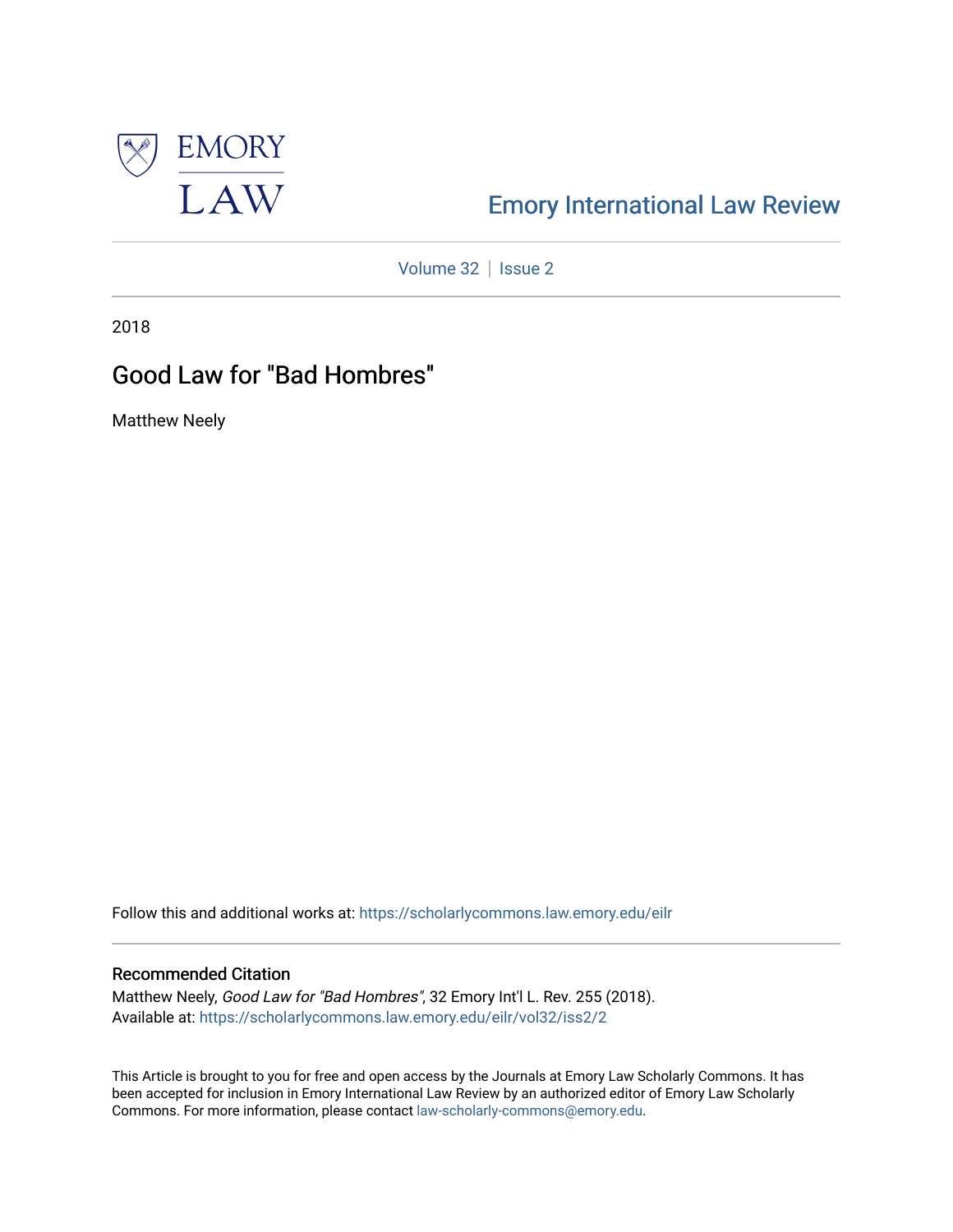## **GOOD LAW FOR "BAD HOMBRES"**

*Matthew Neely*\*

## **ABSTRACT**

This Article responds to President Trump's proclamation that he may send, with Mexico's consent, the U.S. military into Mexico to fight drug cartels. It particularly considers whether, during such an expedition, the U.S. military would be constrained by the law of armed conflict, human rights law, or neither. The Article concludes that the law of armed conflict would not apply but human rights law would. In support of this conclusion, the Article examines why the drug cartel violence in Mexico cannot legally be considered an armed conflict. The Article then explains why human rights law, on the other hand, would apply to any U.S. military action inside the territory of Mexico. In doing so, the Article discusses the U.S. government's historical position that the United States has no extraterritorial human rights legal obligations. This Article argues to the contrary—that the United States does have extraterritorial human rights legal obligations within the specific scenario of a U.S. military expedition into Mexico because of both treaty and customary international law. This Article is important because it examines topical issues: the Mexican drug war, the possible involvement of the U.S. military, and the application of the law of war and human rights law to hybrid conflicts.

### **INTRODUCTION**

The United States and Mexico share a border, are trading partners, and have a mutual interest in each other's stability.<sup>1</sup> It is not surprising, then, that the United States views the illicit Mexican drug trade, and its attendant violence, as an increasingly cancerous threat to U.S. security.<sup>2</sup> Since 2006, the Mexican government has made defeating the drug cartels behind the illicit trade a priority. Still, their progress has been slow and President Trump said he

Matthew Neely is an active duty United States Marine. The opinions expressed in this Article are solely the opinion of the author and do not portray or presume to portray any opinions of either the U.S. Department of Defense, U.S. Navy, or U.S. Marine Corps. I want to express my gratitude for my family's support. I love you guys.<br><sup>1</sup> JUNE BEITTEL, CONG. RES. SERV., R41576, MEXICO: ORGANIZED CRIME AND DRUG TRAFFICKING

ORGANIZATIONS, at 3 (2015). 2 *See id*.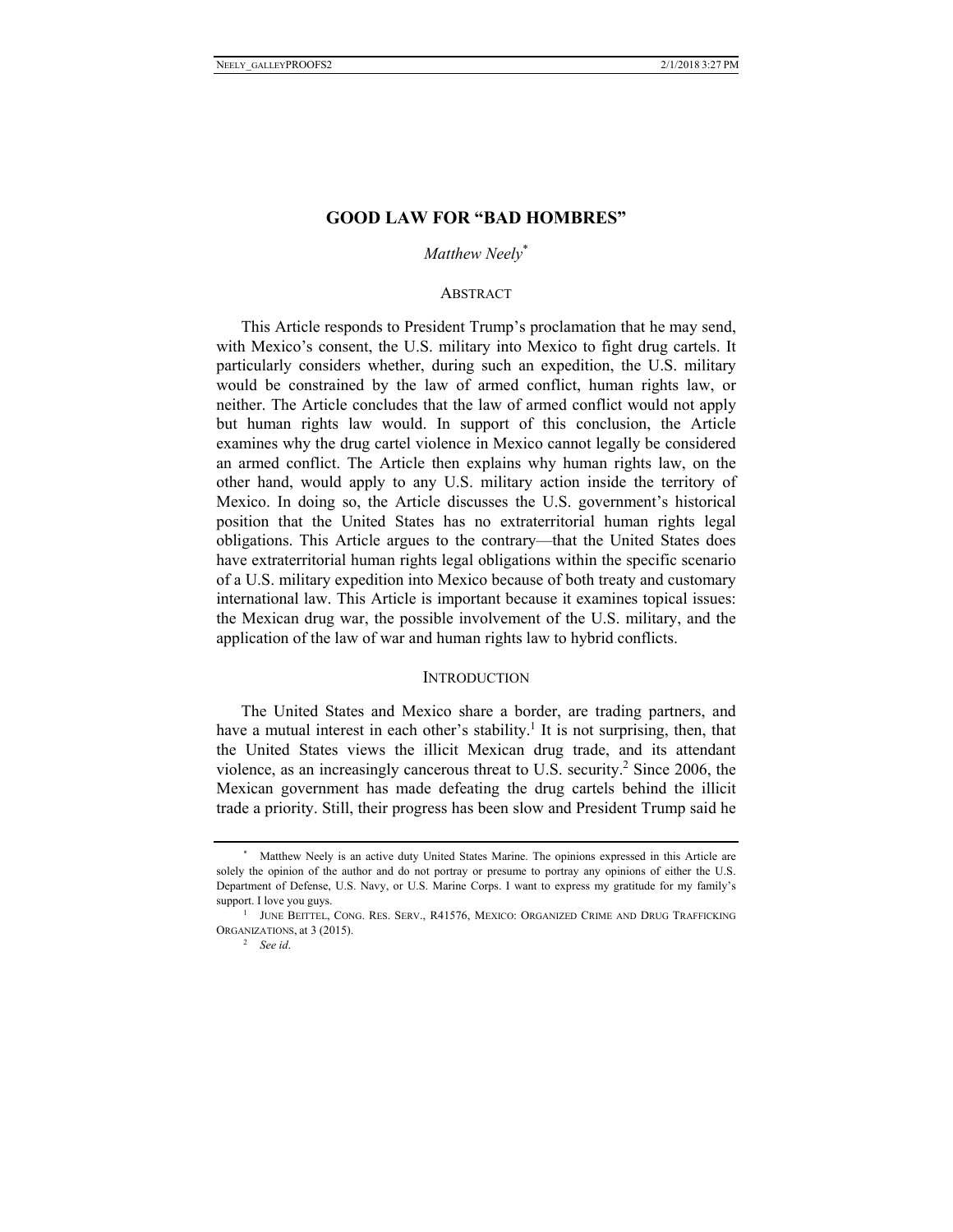might, with Mexico's consent, deploy the U.S. military to help defeat these "bad hombres."3

As a candidate, President Trump criticized recent uses of the U.S. military as having been too "politically correct."<sup>4</sup> President Trump further claimed the targeting and killing of civilians is appropriate in some circumstances,<sup>5</sup> but later clarified "the U.S. is bound by laws and treaties and [he] will not order our military or other officials to violate those laws . . . . "<sup>6</sup> President Trump's rhetoric makes ascertaining what law applies to a potential U.S. military engagement with Mexican drug cartels important for two reasons. First, the United States is founded on democratic principles and a respect for the law, and the United States' failure to identify and follow applicable law would undermine its own legitimacy.<sup>7</sup> Second, the United States' security and prosperity hinges in part on a rules-based international order; therefore, the United States should use its power to underwrite that international order rather than erode its relevance.<sup>8</sup>

Concerns over *jus ad bellum* international legal issues are immediately dispensed with because, under my proposed scenario, the U.S. military would enter Mexico with Mexico's consent.<sup>9</sup> *Jus ad bellum* is the body of international law that guides state behavior vis-à-vis the use of force.<sup>10</sup> *Jus ad bellum* protects the principle of state sovereignty.<sup>11</sup> When one state consents to another state's use of force within its own territory, as is proposed in this Article, the issues of sovereignty and *jus ad bellum* become moot.<sup>12</sup> What

<sup>3</sup> Anna Giaritelli, *Trump: Mexican President "Very Willing" to Accept US Troops in Drug Cartel Fight*, WASH. EXAMINER (Feb. 5, 2017), http://www.washingtonexaminer.com/trump-mexican-president-verywilling-to-accept-us-troops-in-drug-cartel-fight/article/2613982; Vivian Salama, *Trump to Mexico: Take Care of "Bad Hombres" or US Might*, AP NEWS (Feb. 2, 2017), https://apnews.com/0b3f5db59b2e4aa78cdbbf

<sup>008</sup>f27fb49. 4 Tom LoBianco, *Donald Trump on Terrorists: 'Take Out Their Families'*, CNN (Dec. 3, 2015), http://www.cnn.com/2015/12/02/politics/donald-trump-terrorists-families/index.html. 5 *Id.*

<sup>6</sup> Kristina Wong, *Trump: "I Will Not Order a Military Officer to Disobey the Law"*, THE HILL (Mar. 4,

<sup>2016),</sup> http://thehill.com/policy/defense/271823-trump-says-he-wont-order-military-to-violate-laws.<br><sup>7</sup> See Harold Koh, *Why Do States Obey International Law*?, 106 YALE L.J. 2599, 2628 (1997).<br><sup>8</sup> See John B. Emerson, U.S. Order, 14th Berlin Security Conference: Euro-Atlantic Partnership; Firm Anchor in a Turbulent World (Nov.

<sup>17,</sup> 2015), *available at* https://de.usembassy.gov/the-importance-of-a-rules-based-international-order/. 9 Giaritelli, *supra* note 3. 10 LAURIE R. BLANK & GREGORY P. NOONE, INTERNATIONAL LAW AND ARMED CONFLICT: FUNDAMENTAL PRINCIPLES AND CONTEMPORARY CHALLENGES IN THE LAW OF WAR 15 (2013). 11 *Id.* at 16. 12 *See id.* at 17.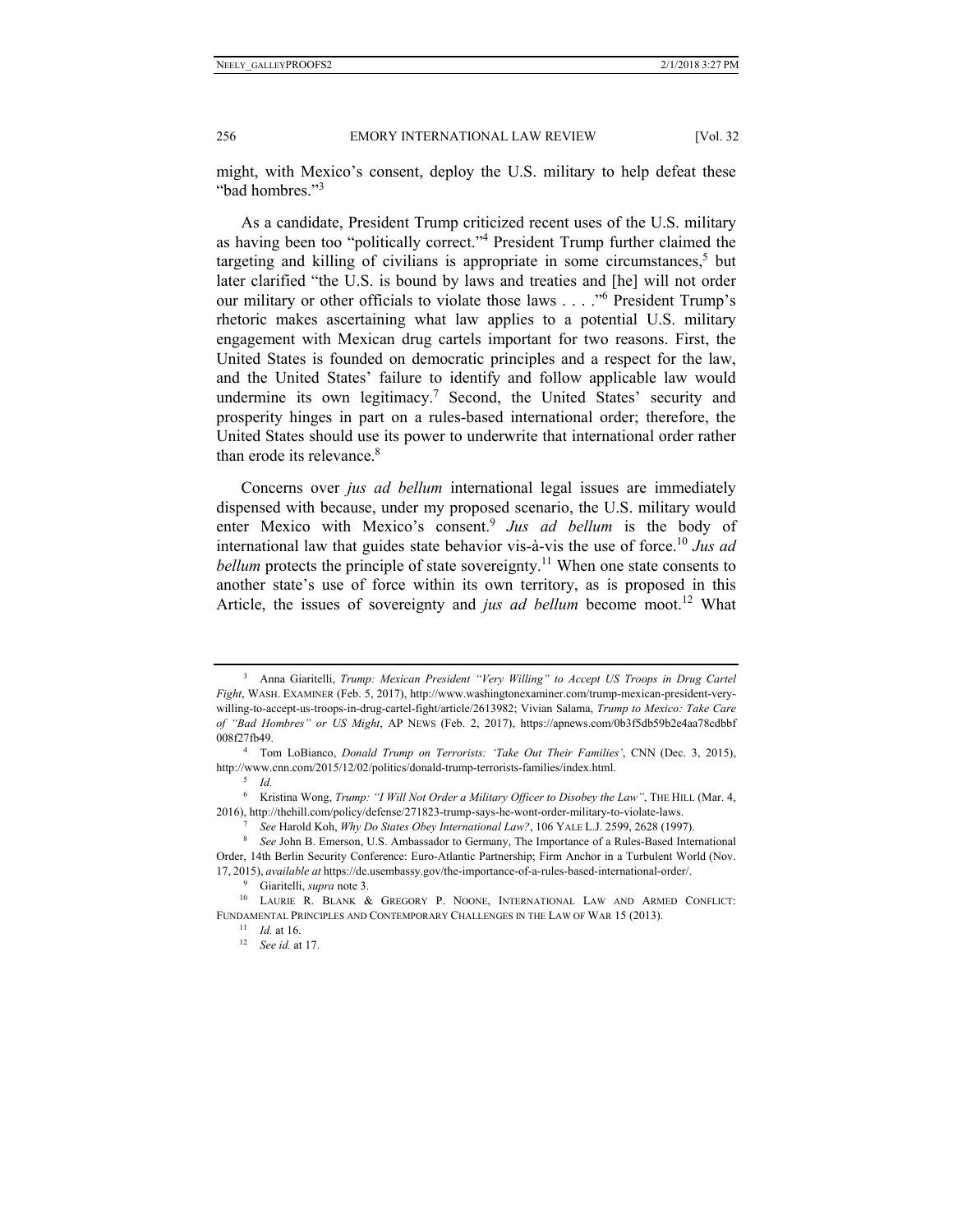remains is identifying the law that governs the military's conduct once inside Mexico.

Is it international humanitarian law (IHL) (*i.e.*, *jus in bello* or law of armed conflict)? If there is no armed conflict in Mexico, then IHL is not applicable.<sup>13</sup> Is it international human rights law (IHRL)? The U.S. government holds the position, as discussed *infra*, that it has no treaty-based IHRL obligations in territories where it is not the controlling governmental authority. If neither IHL nor IHRL applies, the military could be ordered to conduct operations in a manner that is not too "politically correct" for President Trump.

This Article concludes that there is no armed conflict in Mexico, so IHL would not apply, but that the U.S. military would be bound by IHRL while conducting operations against Mexican drug cartels. To that end, Part I of this Article provides background facts concerning the Mexican campaign against drug cartels. Part II considers why the Mexican drug cartel violence is not an armed conflict and why IHL is accordingly not applicable. Part III examines why IHRL is applicable. Part IV discusses how U.S. domestic law requires the President, and by extension the military, to follow IHRL. Part V offers concluding analysis.

## I. BACKGROUND ON MEXICAN "DRUG WAR"

Part I(A) examines the drug cartel violence in Mexico. Part I(B) discusses the organizational structures of the drug cartels.

## *A. Violence*

In 2006, Mexican President Felipe Calderón "declared war on the [drug] cartels."14 President Calderón increased the number of Mexican soldiers tasked with fighting the drug cartels from  $20,000$  to  $50,000$ .<sup>15</sup> The Mexican drug cartels have violently resisted President Calderón's crackdown. It is estimated that the ensuing violence resulted in a minimum of 80,000 deaths between 2006 and 2015.16 The violence has spread, existing between cartels themselves

<sup>13</sup> *Id.* at 83. 14 Ashley Fantz, *The Mexico Drug War: Bodies for Billions*, CNN (Jan. 20, 2012), http://www.cnn.com/ 2012/01/15/world/mexico-drug-war-essay/index.html. 15 Christopher Woody, *After a Decade Fighting the Cartels, Mexico May Be Looking for a Way to Get* 

*Its Military Off the Front Line*, BUS. INSIDER (Feb. 13, 2017), http://www.businessinsider.com/mexicanmilitary-role-in-fighting-drug-war-and-cartels-2017-2.<br><sup>16</sup> BEITTEL, *supra* note 1, at 2.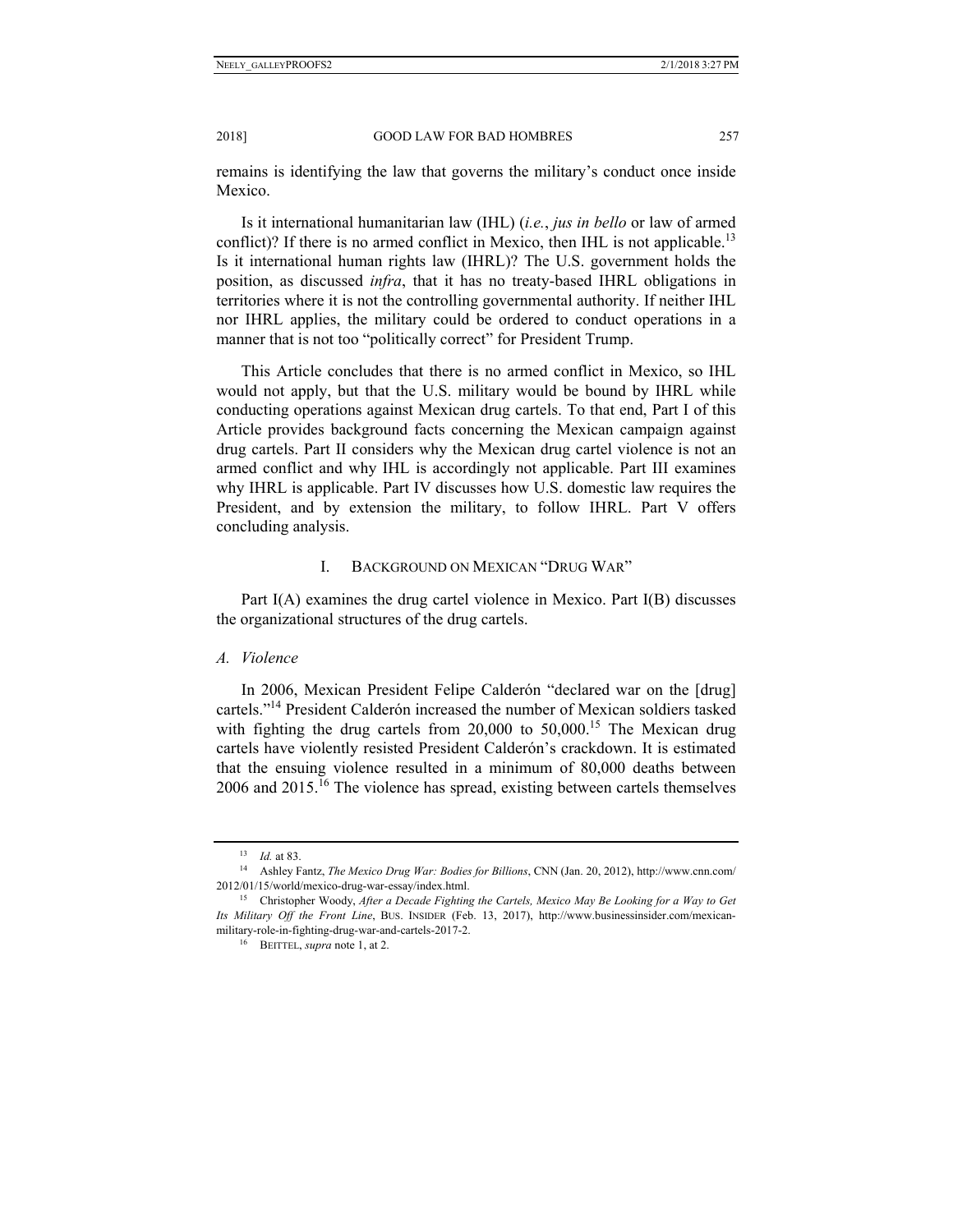and between the government and the cartels.<sup>17</sup> It is predominantly marked by "shootouts" often involving the use of high caliber rifles and automatic weapons, the use of grenades, and sporadic use of car bombs.<sup>18</sup> It has also included "coordinated attacks against the Mexican military" and, in one notable instance, the "downing of a military helicopter."<sup>19</sup> The violence can be gratuitous, as the drug cartels are known to dismember their murdered victims and attach messages to them. For example, "criminal groups and their allies deposited 14 headless bodies in front of the city hall" and "have left 18 dismembered bodies in vans near Lake Chapala, an area frequented by tourists and U.S. retirees outside Guadalajara. They used a dump truck to unload 49 more corpses, missing not only heads but also feet and hands, outside Monterrey, Mexico's main industrial city."<sup>20</sup>

In 2011, the Mexican political scientist Eduardo Guerrero-Gutiérrez identified two types of drug cartel violence.<sup>21</sup> The first is "drug-trafficking" violence," and the second is "mafia ridden violence."<sup>22</sup> Drug-trafficking violence intends "to maintain or gain control over drug-trafficking routes, points of entry and exit, and distribution markets."23 Mafia-ridden violence is "kidnapping, extortion and executions" motivated by profit or to "keep or gain control over a limited territory (a few blocks of a neighborhood) in which the organization could run its illegal activities."24

In December 2012, Enrique Peñ a Nieto assumed the Office of the President of Mexico. Since then, the rate of drug cartel violence-related deaths has slowly declined.<sup>25</sup> The cartels have instead, "furthered their expansion into other illegal activities, such as extortion, kidnapping, and oil theft, and the organizations now pose a multi-faceted organized criminal challenge to

<sup>17</sup> *Mexico Travel Warning*, U.S. DEP'T OF STATE, https://travel.state.gov/content/passports/en/ alertswarnings/mexico-travel-warning.html/ (last visited Nov. 13, 2017). 18 Robert Beckhusen, *The Tools of Mexico's Drug Cartels, From Landmines to Monster Trucks*, WIRED

<sup>(</sup>Nov. 30, 2012), https://www.wired.com/2012/11/cartel-weapons/; *Mexico Drug War Fast Facts*, CNN, http://www.cnn.com/2013/09/02/world/americas/mexico-drug-war-fast-facts/index.html (last visited Nov. 13, 2017). 19 BEITTEL, *supra* note 1, at 27. 20 William Booth, *Mexico's Two Major Crime Cartels Now at War*, WASH. POST (May 24, 2012),

https://www.washingtonpost.com/world/mexicos-two-major-crime-cartels-now-at-war/2012/05/24/gJQAUhKl mU\_story.html?utm\_term=.c198112c0dea.<br><sup>21</sup> EDUARDO GUERRERO-GUTIÉRREZ, SECURITY, DRUGS, AND VIOLENCE IN MEXICO: A SURVEY (2011),

*available at* http://fsi.stanford.edu/sites/default/files/93.securitydrugs.pdf. 22 *Id.*

<sup>23</sup> *Id.* <sup>24</sup> *Id.*

<sup>25</sup> BEITTEL, *supra* note 1, at 1–2.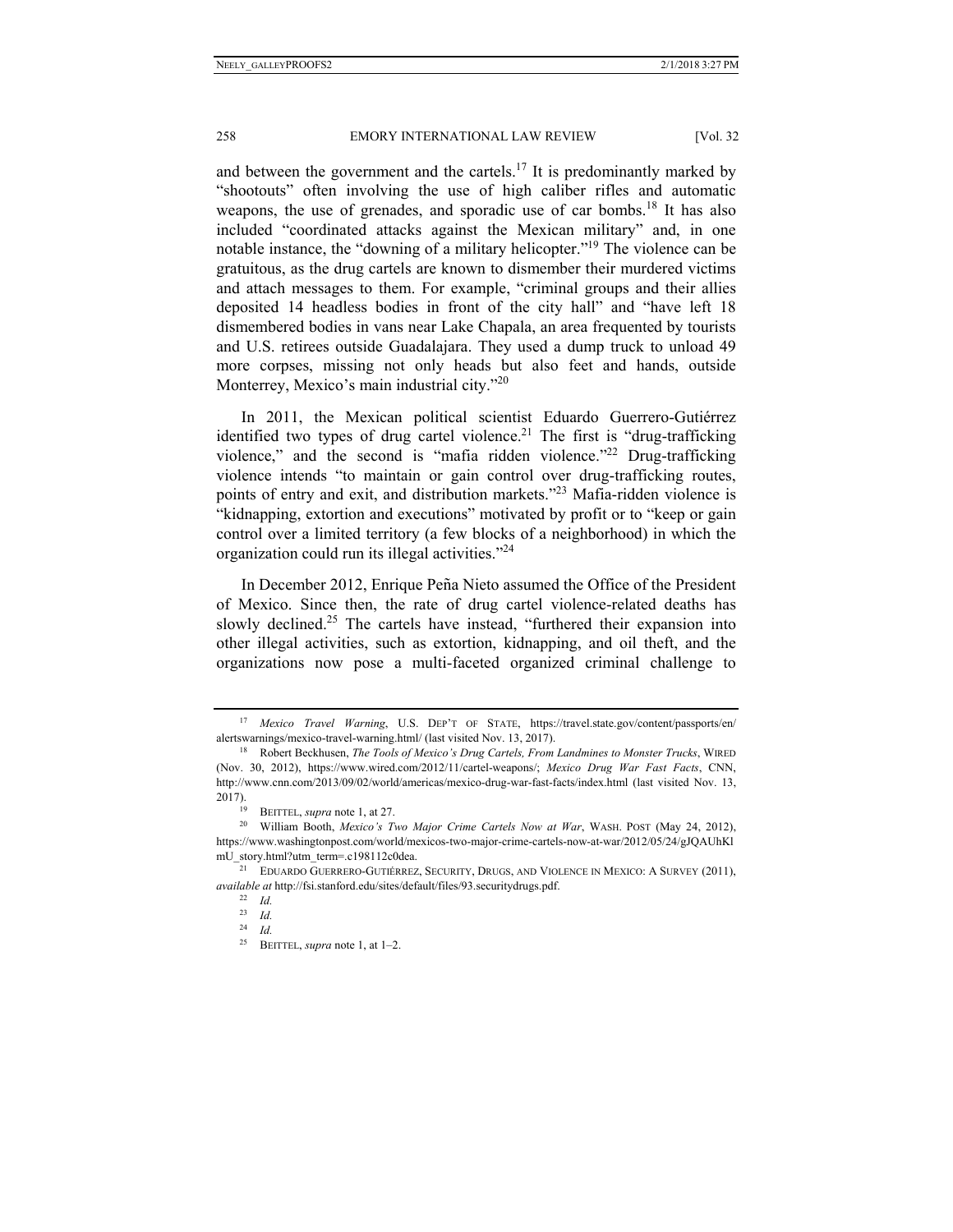governance in Mexico  $\dots$  ."<sup>26</sup> This suggests that "mafia ridden violence" is on the rise while "drug-trafficking violence" is on the decline. Indeed, the drug cartels' expansion into other illegal activities can be understood as an adaptive means to achieve the cartels' central aim: making money. Accordingly, "drug cartels are similar to legitimate profit-making enterprises. They seek to fill market demand or stimulate new demand for their products."<sup>27</sup>

The use of the Mexican military to combat the drug cartels has not been without criticism.<sup>28</sup> The Mexican Defense Minister insists the military is not the right instrument for the anti-drug cartel campaign.<sup>29</sup> The Defense Minister explains that the military is being used against the drug cartels to "chase criminals," which is a mission for the police. $30$  The Defense Minister also claims it was a mistake to deploy the Mexican military against the drug cartels in the first place.<sup>31</sup> The Defense Minister has also implied that the military is being used only because the Mexican police are so poorly trained.<sup>32</sup> In other words, an assessment of the poor capabilities of the police appears to be the impetus for the use of the Mexican military against the drug cartels rather than the nature of the threat posed by the drug cartels themselves.

#### *B. Mexican Drug Cartels' Organization*

It is also necessary to understand how the drug cartels are organized to properly analyze whether Mexican drug cartel violence is an armed conflict under international law. In 2015, the Congressional Research Service identified nine "major" Mexican drug cartels.<sup>33</sup> These cartels generally appear to have an organizational structure that reflects a tiered hierarchy.<sup>34</sup> At the top of this

<sup>26</sup> *Id.*

<sup>27</sup> Paul Kan, *The Border Wall: Making Mexican Drug Cartels Great Again*, WAR ON THE ROCKS (Feb. 2, 2017), https://warontherocks.com/2017/02/the-border-wall-making-mexican-drug-cartels-great-again/

<sup>(</sup>citation omitted). 28 *Mexican Defense Minister: It's "Unnatural" to Send the Military to Fight Drug Traffickers*, BUS. INSIDER (Dec. 9, 2016), http://www.businessinsider.com/afp-unnatural-for-mexican-military-to-fight-drugtrafficking-minister-2016-12.<br><sup>29</sup> *Id.*<br> $30$  *Id* 

<sup>30</sup> *Id*. 31 Christopher Woody, *Mexico's Defense Chief: "We Have Committed Errors" in the War on Drugs*, BUS. INSIDER (Mar. 31, 2016), http://www.businessinsider.com/mexico-defense-chief-we-have-committederrors-in-drug-war-2016-3. 32 *Mexican Defense Minister: It's "Unnatural" to Send the Military to Fight Drug Traffickers*, *supra* 

note 28. 33 BEITTEL, *supra* note 1, at 13–26 (These "major" cartels are the: Tijuana/Arellano Felix Organization,

Sinaloa, Juárez/Carrillo Fuentes Organization, Gulf, Los Zetas, Beltrán Leyva Organization, La Familia Michoacana, Knights Templar, and Cartel Jalisco-New Generation.). 34 *Id.*; s*ee also* Matt Dickenson, *Leadership Transitions and Violence in Mexican Drug Trafficking*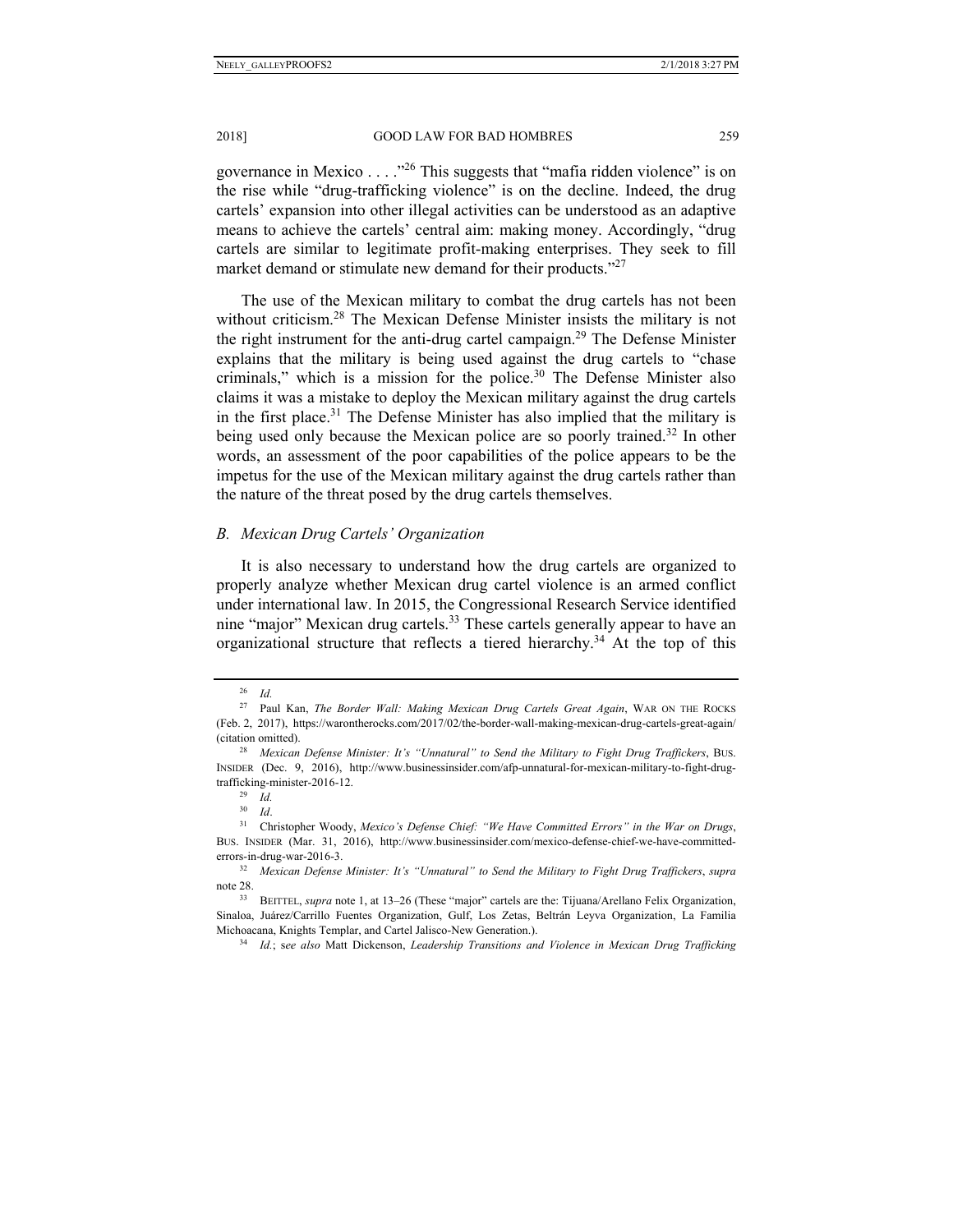hierarchy are the "bosses," followed by "specialized operators such as lawyers and accountants," then come the "logistics operators," and at the "lowest level is the operative base, composed by drug dealers, drivers and drug smugglers."<sup>35</sup> The exceptions to this common hierarchal structure are the Sinaloa and Los Zetas drug cartels. The Sinaloa cartel is comprised of semiautonomous branches operating under a single top leader who can pool together these branches when necessary.36 Los Zetas' organization is believed to be similar to a franchise, or affiliated independent cells, rather than the classic tiered-hierarchy structure.<sup>37</sup>

## II. APPLICABILITY OF IHL

Part II(A) examines the applicability of IHL generally. Part II(B) explains why IHL is not applicable to the Mexican drug cartel violence discussed above in Part I. Before proceeding, however, a cursory understanding of the differences between IHL and IHRL is necessary. Their differences in the treatment of taking lives and the arresting or imprisoning of individuals are the most germane and illustrative. The use of force to take the life of an enemy combatant is lawful as a first resort under IHL.<sup>38</sup> IHL further accepts and even expects such use of force will cause a certain amount of collateral damage, including the death of innocent civilians.39 IHL also permits the detention of combatants for the duration of hostilities $40$  or non-combatants when "the security of the Detaining Power makes it absolutely necessary.<sup>341</sup> IHRL, on the other hand, regulates the use of force to take a life as an "exceptional" measure used only as a last resort in response to an imminent threat to the lives of others.42 Arrest or imprisonment must be done on the basis of individualized,

*Organizations, 2006–2010* (2012) (unpublished manuscript), *available at* https://ssrn.com/abstract=2001405 (extrapolating that the larger cartels will have a "somewhat more formal and hierarchical leadership structure" by comparing the cartels to known Mexican criminal organizational structures).<br>
<sup>35</sup> GUERRERO-GUTIÉRREZ, *supra* note 21.<br>
<sup>36</sup> Dickenson, *supra* note 34.<br>
<sup>37</sup> BEITTEL, *supra* note 1.<br>
<sup>38</sup> 1 JEAN-MARIE HENCKAERTS & LOU

HUMANITARIAN LAW 3, 25 (2005), *available at* https://www.icrc.org/eng/resources/documents/publication/

pcustom.htm.<br><sup>39</sup> *Id.* at 46.<br>40 Geneva Convention Relative to the Treatment of Prisoners of War arts. 21 and 118, Aug. 12, 1949, 6 U.S.T. 3316, 75 U.N.T.S. 135 [hereinafter Convention III].<br><sup>41</sup> Geneva Convention Relative to the Protection of Civilian Persons in Time of War art. 42, Aug. 12,

<sup>1949, 6</sup> U.S.T. 3516, 75 U.N.T.S. 287 [hereinafter Convention IV]. 42 *See* G.A. Res. 34/169, Code of Conduct for Law Enforcement Officers, art. 3, U.N. Doc.

A/RES/34/169 (Dec. 17, 1979).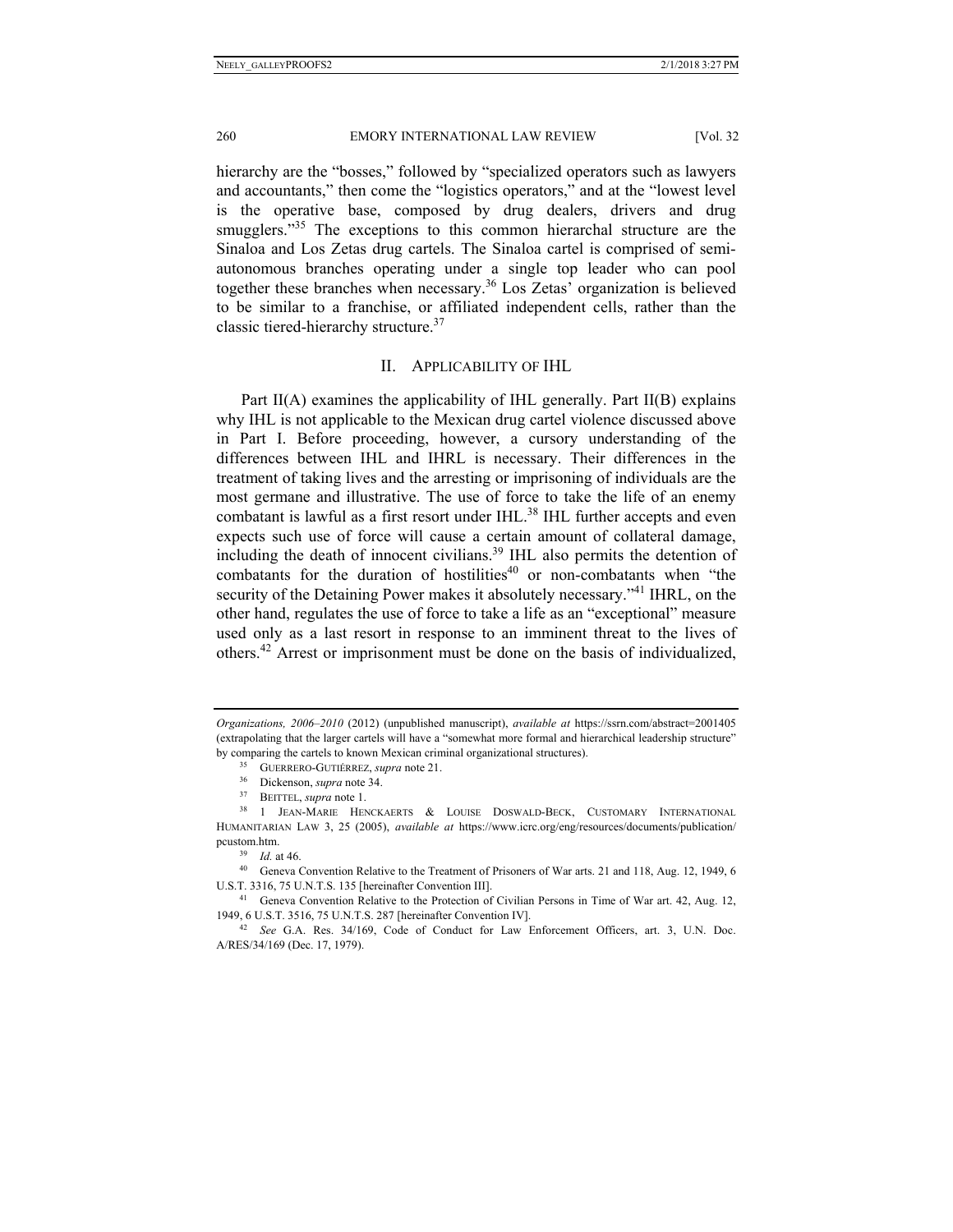non-arbitrary judgment<sup>43</sup> (*i.e.*, conduct-based deprivations as opposed to IHL's status-based deprivations).44

#### *A. Applicability of IHL Generally*

Before analyzing IHL's applicability to the Mexican drug cartel violence, it is first necessary to discuss the application of IHL generally. IHL is applied in the event of either an international armed conflict (IAC) or, in a more limited manner, a non-international armed conflict (NIAC). An IAC exists if the conditions of Article 2 common to all four Geneva Conventions (CA 2) are satisfied.<sup>45</sup> CA 2 requires either a declared war or an armed conflict between two states.46 In the case of a NIAC, the conditions of Article 3 common to all four Geneva Conventions (CA 3) must be fulfilled.<sup>47</sup> CA 3 is trigged by an "armed conflict not of an international character occurring in the territory of one of the High Contracting Parties."48

The Geneva Conventions are universally adopted, thereby alleviating CA 3's requirement that a NIAC occur "in the territory of one of the High Contracting Parties."49 It is also established that "not of an international character" describes an armed conflict that is not between two states.<sup>50</sup> Left unsettled is the meaning of "armed conflict." This section examines its meaning as understood by (1) the International Committee of the Red Cross

40, art. 3; Convention IV, *supra* note 41, art. 3.<br><sup>49</sup> Convention III, *supra* note 40, art. 3.<br><sup>50</sup> Hamdan v. Rumsfeld, 548 U.S. 557, 562 (2006); ICRC Armed Conflict, *supra* note 45.

<sup>43</sup> *See* G.A. Res. 217 (III) A, Universal Declaration of Human Rights, art. 9, U.N. Doc. A/810 (Dec. 10, 1948) [hereinafter UDHR]. 44 Chris Jenks, *Reimagining the Wheel: Detention and Release of Non-State Actors Under the* 

*Geneva Conventions*, *in* DETENTION OF NON-STATE ACTORS ENGAGED IN HOSTILITIES 93, 103 (Gregory

Rose & Bruce Oswald eds., 2016).<br><sup>45</sup> Geneva Convention for the Amelioration of the Condition of the Wounded and Sick in Armed Forces in the Field art. 2, Aug. 12, 1949, 6. U.S.T. 3114, 75 U.N.T.S. 31 [hereinafter Convention I]; Geneva Convention for the Amelioration of the Condition of Wounded, Sick and Shipwrecked Members of Armed Forces at Sea art. 2, Aug. 12, 1949, 6 U.S.T. 3217, 75 U.N.T.S. 85 [hereinafter Convention II]; Convention III, *supra* note 40, art. 2; Convention IV, *supra* note 41, art. 2 (Common Article 2); *see How is the Term "Armed Conflict" Defined in International Humanitarian Law?*, INT'L COMMITTEE OF THE RED CROSS (Mar. 2008), https://www.icrc.org/eng/assets/files/other/opinion-paper-armed-conflict.pdf [hereinafter ICRC Armed Conflict]. 46 Convention I, *supra* note 45; Convention II, *supra* note 45; Convention III, *supra* note 40, art. 2;

Convention IV, *supra* note 41, art. 2. 47 Convention I, *supra* note 45, art. 3; Convention II, *supra* note 45, art. 3; Convention III, *supra* note

<sup>40,</sup> art. 3; Convention IV, *supra* note 41, art. 3. 48 Convention I, *supra* note 45, art. 3; Convention II, *supra* note 45, art. 3; Convention III, *supra* note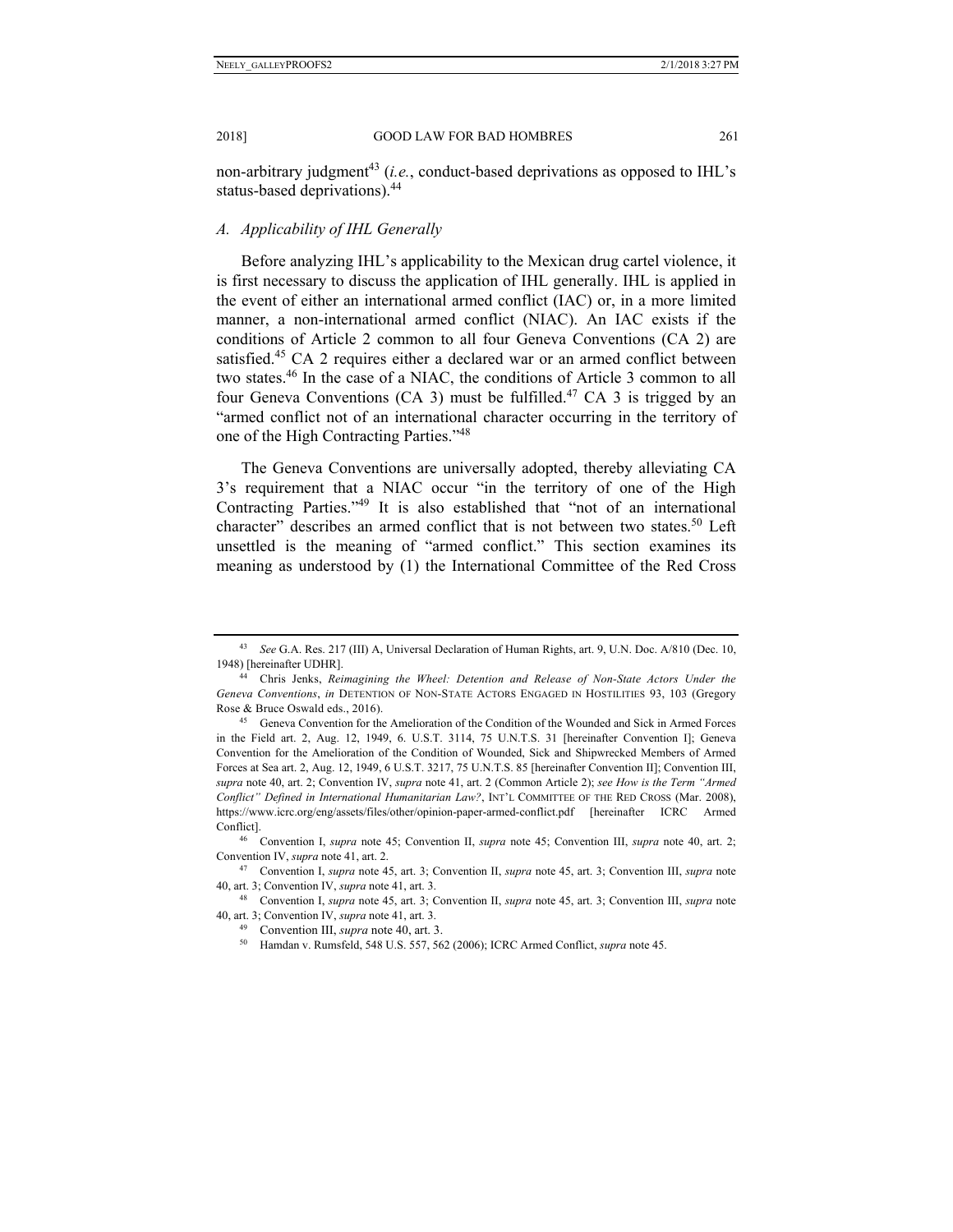(ICRC) commentary to CA  $3$ <sup>51</sup> (2) Article 1 of Additional Protocol II of 1977 (AP II)<sup>52</sup> and the ICRC's commentary to AP II;<sup>53</sup> and, (3) the International Criminal Tribunal for the former Yugoslavia (ICTY).

## *1. ICRC Commentary to CA 3*

The ICRC has twice published commentaries to CA 3, once in 1952 and again in 2016. The 2016 commentary references the 1952 commentary's criteria in addressing the threshold issue of identifying what violence triggers CA 3's applicability and otherwise largely discusses the international criminal tribunals' approach to this threshold issue.<sup>54</sup> Because this Article similarly addresses the international jurisprudence, its scope is limited to discussing the 1952 commentary.

The 1952 ICRC commentary explains that an "armed conflict" is not "a mere act of banditry or an unorganized and short-lived insurrection.<sup>55</sup> The ICRC's commentary provides four non-binding criteria to help distinguish between an armed conflict and these examples.<sup>56</sup> The criteria are indicia of an armed conflict and need not all be satisfied for an armed conflict to exist. Taken together, the criteria suggest two predicate factual conditions for an armed conflict to legally exist. First, the non-state actor's violence is endeavored upon (in whole or in part) to create a new or rival government to the de jure government. Second, the violence has seized the international community's attention. The non-binding criteria are:

(1) That the Party in revolt against the *de jure* Government possesses an organized military force, an authority responsible for its acts, acting within a determinate territory and having the means of respecting and ensuring respect for the Convention.

(2) That the legal Government is obliged to have recourse to the regular military forces against insurgents organized as military and in possession of a part of the national territory.

<sup>&</sup>lt;sup>51</sup> ICRC, 1 THE GENEVA CONVENTIONS OF 12 AUGUST 1949 COMMENTARY 49-50 (Jean S. Pictet ed. 1952), https://www.loc.gov/rr/frd/Military\_Law/pdf/GC\_1949-I.pdf [hereinafter Pictet].<br><sup>52</sup> Protocol Additional to the Geneva Conventions of 12 August 1949, and Relating to the Protection of

Victims of Non-International Armed Conflicts (Protocol II) art.1, June 8, 1977, 1125 U.N.T.S. 609, 611 [hereinafter Protocol II]. 53 ICRC, COMMENTARY ON THE ADDITIONAL PROTOCOLS OF 8 JUNE 1977 TO THE GENEVA

CONVENTIONS OF 12 AUGUST 1949, 1307 (Yves Sandoz et al. eds. 1987), http://www.loc.gov/rr/frd/Military\_ Law/pdf/Commentary\_GC\_Protocols.pdf [hereinafter Sandoz]. 54 *Treaties, States Parties and Commentaries*, ICRC, https://ihl-databases.icrc.org/ihl/full/GCi-

commentary (The 2016 commentaries are published electronically, side-by-side with the prior 1952 version). 55 Pictet, *supra* note 51, at 49. 56 *Id*. at 49–50.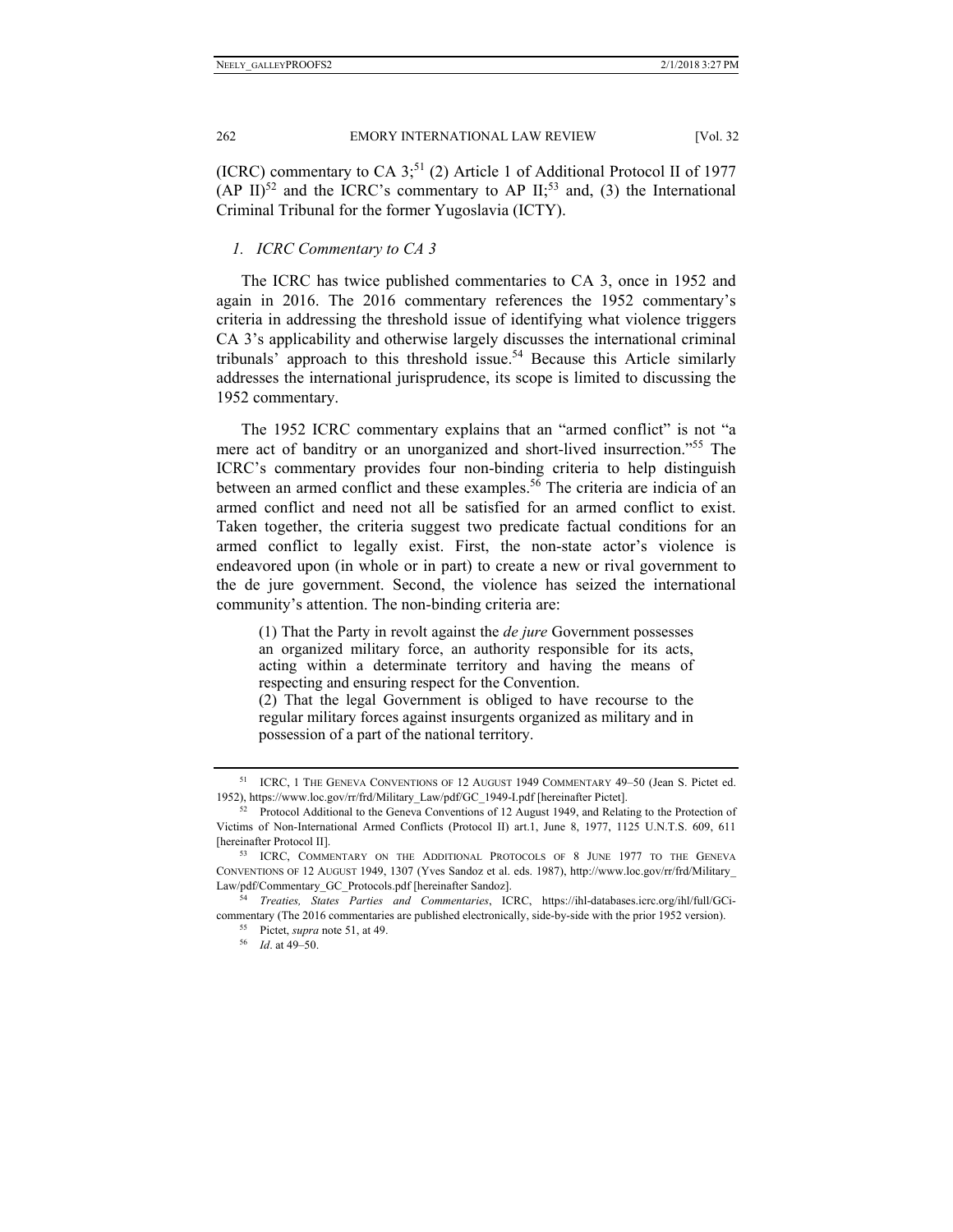(3) (a) That the *de jure* Government has recognized the insurgents as belligerents; or

(b) That it has claimed for itself the rights of a belligerent; or

(c) That it has accorded the insurgents recognition as belligerents for the purposes only of the present Convention; or

(d) That the dispute has been admitted to the agenda of the Security Council or the General Assembly of the United Nations as being a threat to international peace, a breach of the peace, or an act of aggression.

(4) (a) That the insurgents have an organization purporting to have the characteristics of a State.

(b) That the insurgent civil authority exercises *de facto* authority over persons within a determinate territory.

(c) That the armed forces act under the direction of the organized civil authority and are prepared to observe the ordinary laws of war.

(d) That the insurgent civil authority agrees to be bound by the provisions of the Convention.<sup>57</sup>

The existence of the first predicate condition—that the non-state actor is using violence to create a rival government—is supported by criterion one, criterion two, and subsections (a), (b), and (c) of criterion four. The use of "means" within criterion one suggests the existence of a system or procedure to adjudicate violations of the Convention. CA 3 explicitly prohibits the sentencing of individuals for violations of the Conventions unless the sentence is adjudged by a "regularly constituted court" capable of "affording all the judicial guarantees which are recognized as indispensable by civilized peoples."58 Therefore, the first criterion is likely appropriating CA 3's defined judicial protections as indicia that an armed conflict legally exists in the first place. The second criterion suggests the de jure government's presence in part of its national territory is only achieved through the exercise of military force against the "insurgents"<sup>59</sup> who are otherwise in control of that territory. Subsection (a) of the fourth criterion requires the insurgents "have the characteristics of a State." The four characteristics of a state most commonly accepted by international law are: (1) a permanent population; (2) a defined

<sup>57</sup> *Id*. 58 Convention I, *supra* note 45, art. 3; Convention II, *supra* note 45, art. 3; Convention III, *supra* note 40, art. 3; Convention IV, *supra* note 41, art. 3.<br><sup>59</sup> An "insurgent" is defined as "[a] person fighting against a government or invading force; a rebel or

revolutionary." *Insurgent*, OXFORD ENGLISH DICTIONARY, https://en.oxforddictionaries.com/definition/ insurgent (last visited Nov. 13, 2017) (online edition). A "revolutionary" is defined as "[a] person who advocates or engages in political revolution." *Revolutionary*, OXFORD ENGLISH DICTIONARY, https://en. oxforddictionaries.com/definition/revolutionary (last visited Nov. 13, 2017) (online edition).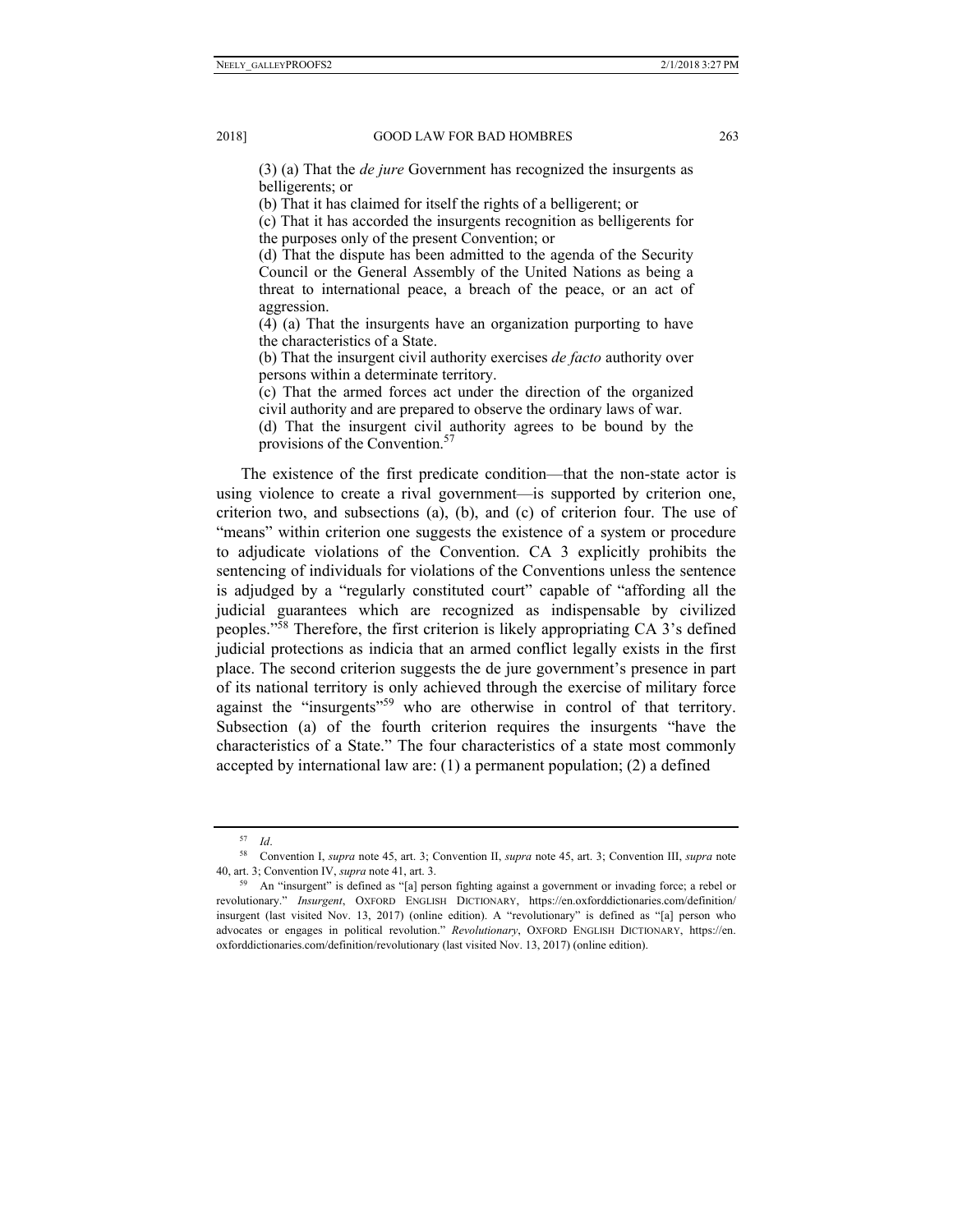territory; (3) a government; and (4) the ability to enter into relations with other nations.<sup>60</sup> Subsection (b) of the fourth criterion first establishes the non-state actor's "civil authority" as a point of consideration while subsection (c) elevates the importance of considering the civil authority by subordinating the insurgents' military branch to its civil authority. Subsections (a), (b), and (c), considered together, imply that the non-state actor is not only resisting the de jure government's civil and police authority but is also exercising civil authority over a defined territory in a way that prejudices the de jure government's ability to do the same.

The second implied predicate condition—that the conflict has demanded the international community's attention—is evidenced by the third criterion and subsections (c) and (d) of the fourth criterion. The third criterion requires either the non-state actor party to the conflict to claim "belligerent" status or that the state actor party to the conflict label them as such. This is tantamount to recommending that a party to the conflict has invoked international law as applicable. The third criterion also considers whether the U.N. Security Council or General Assembly has taken notice of the violence as a "threat to international peace, a breach of the peace, or an act of aggression."  $61$ Subsections (c) and (d) of the fourth criterion suggest the non-state actor is willing to both adhere to international law by "observ[ing] the ordinary laws of war" and "be bound by the provisions of the [Geneva Conventions]."<sup>62</sup> These criteria suggest that the non-state actor's struggle is, at least in part, to legally enter and be recognized by the international community.

### *2. Additional Protocol II of 1977*

A second authoritative source on the meaning of "armed conflict" is AP II. Mexico and the United States are not parties to AP II, and AP II's terms only apply to territories of parties to the Protocol. Nonetheless, "[m]any provisions of [AP II] can now be regarded as declaratory of existing rules or as having crystallized emerging rules of customary law or else as having been strongly instrumental in their evolution as general principles."63 The U.S. Department of Defense cites to AP II's test for "[d]istinguishing Armed Conflict From

<sup>60</sup> Montevideo Convention on the Rights and Duties of States, *opened for signature* Dec. 26, 1933, 49 Stat. 3097, 165 L.N.T.S. 19.<br><sup>61</sup> Pictet, *supra* note 51, at 49–50.<br><sup>62</sup> *Id.* 

<sup>63</sup> Prosecutor v. Tadić, Case No. IT-94-1, Decision on Defence Motion for Interlocutory Appeal on Jurisdiction, para. 117 (Int'l Crim. Trib. for the Former Yugoslavia Oct. 2, 1995).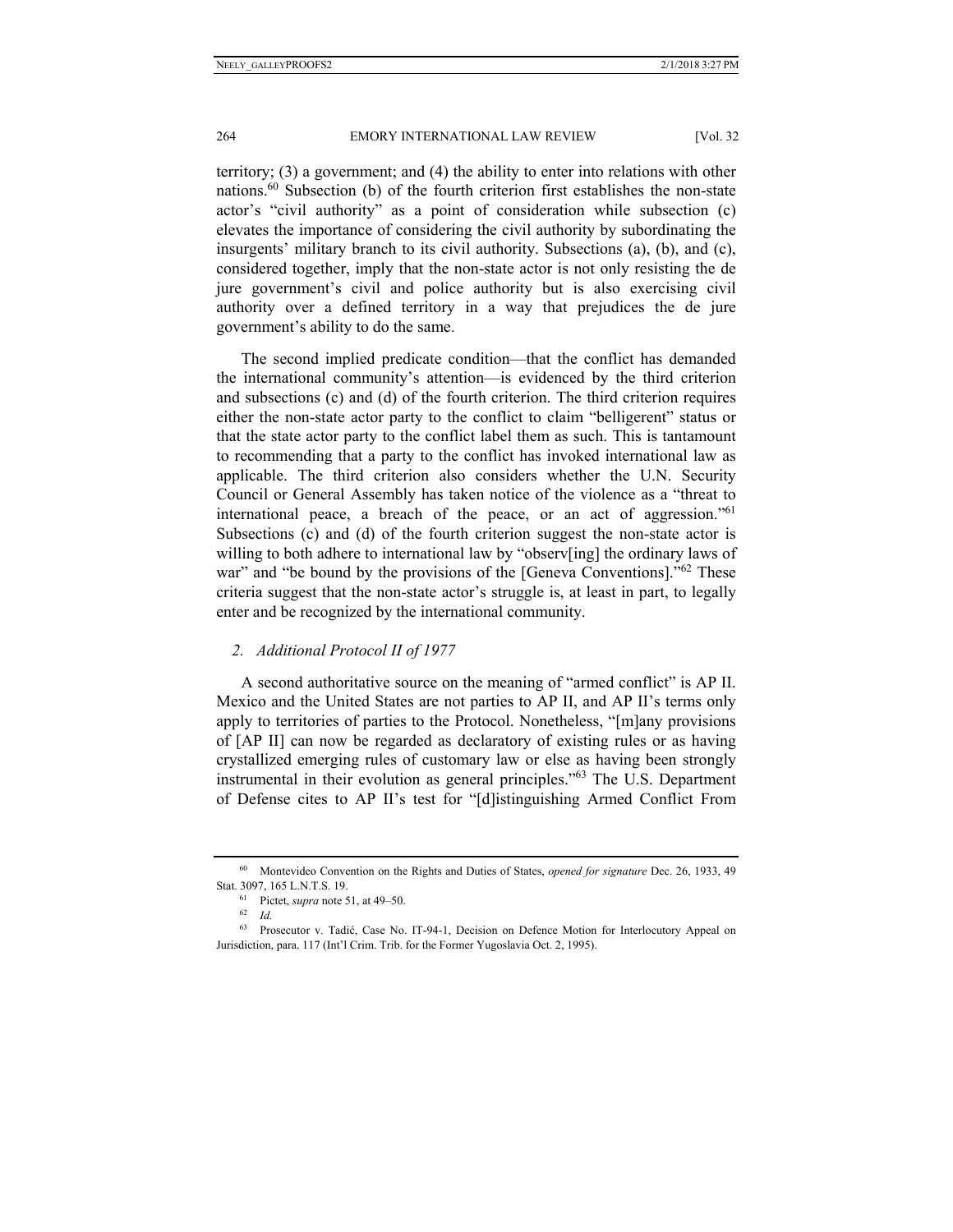Internal Disturbances and Tensions."<sup>64</sup> The United States also agrees that customary international law is part of the larger corpus of the law of armed conflict that the United States must obey.<sup>65</sup> Therefore AP II's definition of a NIAC is very persuasive, if not authoritative.

AP II adopts a narrower definition of a NIAC by creating three requirements in addition to CA 3's. AP II requires that the conflict be between "[1] armed forces and dissident armed forces or other organized armed groups which, [2] under responsible command, [3] exercise such control over a part of its territory as to enable them to carry out sustained and concerted military operations and to implement [AP II]."66 Because AP II's requirements are in addition to, rather than in place of, CA 3's, it is possible to have an armed conflict for the purposes of CA 3 but not for AP II. Additionally, AP II rejects "situations of internal disturbances and tensions, such as riots, isolated and sporadic acts of violence and other acts of a similar nature" as being armed conflicts.<sup>67</sup> The ICRC commentary to AP II explains that "internal tensions" can include "internal disturbances, without being an armed conflict, when the State uses armed force to maintain order; there are internal tensions, without being internal disturbances, when force is used as a preventive measure to maintain respect for law and order."68

AP II's requirement for such control of territory permitting the implementation of AP II's provisions is its most significant additional requirement. For example, Article 4 of AP II requires, *inter alia*, the non-state actor to educate children in the territory under its control. <sup>69</sup> Article 5 requires, *inter alia*, the non-state actor to maintain and operate detention facilities in which males and females are housed separately to ensure that those detained receive adequate medical treatment and spiritual assistance.<sup>70</sup> Finally, Article 6 requires, *inter alia*, the non-state actor to set up a penal system with some minimum levels of due process for the adjudication of crimes their detainees may have committed.<sup>71</sup> These requirements are illustrative of the tremendous resources, organization, and commitment that is required of the non-state actor

<sup>64</sup> U.S. DEP'T OF DEFENSE, DEPARTMENT OF DEFENSE LAW OF WAR MANUAL 83 (2016), https://www. defense.gov/Portals/1/Documents/pubs/DoD%20Law%20of%20War%20Manual%20-%20June%202015%20 Updated%20Dec%202016.pdf?ver=2016-12-13-172036-190.<br>
<sup>65</sup> *Id.* at 8.<br>
<sup>66</sup> Protocol II, *supra* note 52, art. 1.<br>
<sup>67</sup> *Id.*<br>
<sup>88</sup> Sandoz, *supra* note 53.<br>
<sup>69</sup> Protocol II, *supra* note 52, art. 4.<br>
<sup>70</sup> *Id.* art. 5.<br>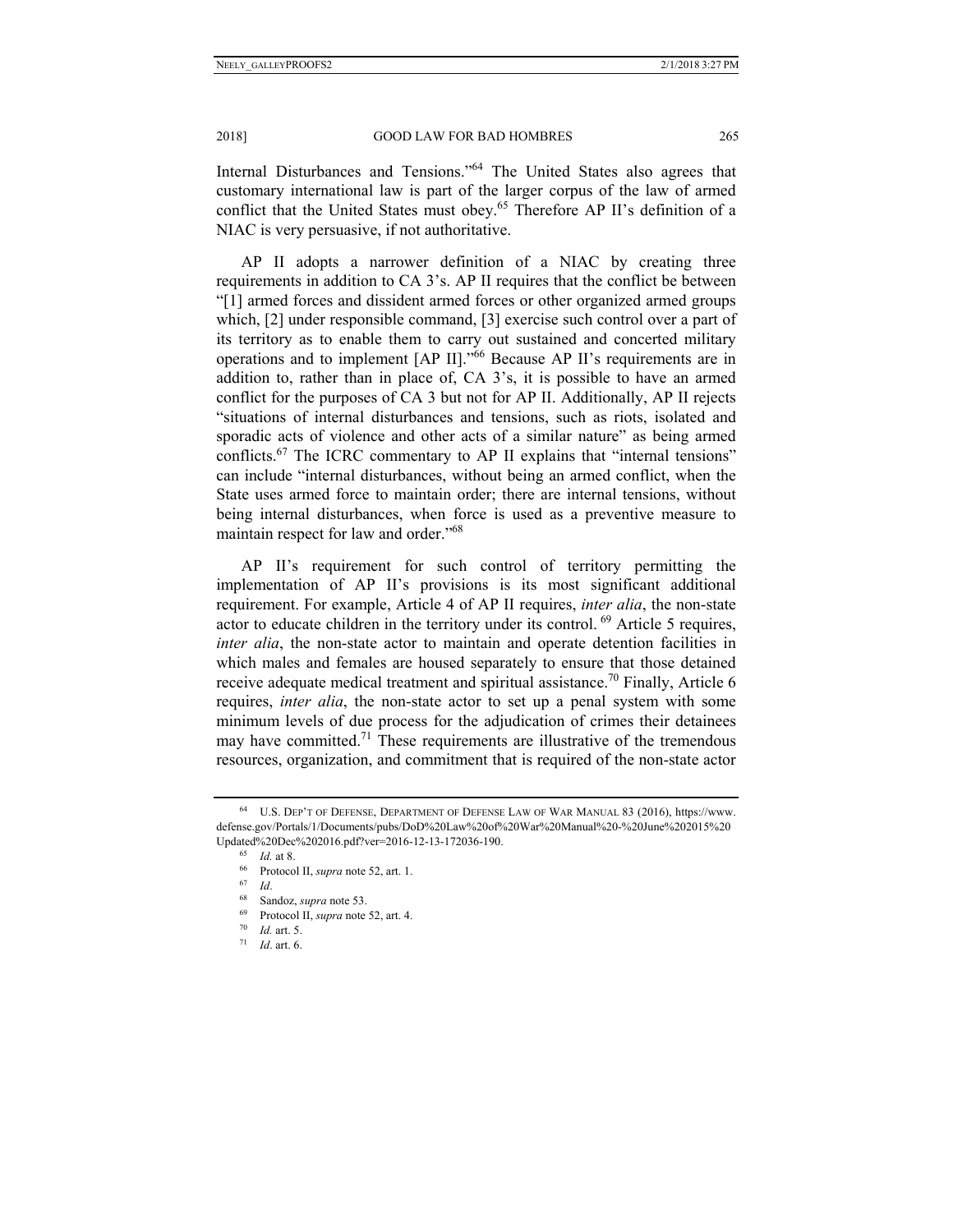to implement AP II. They also suggest that, for a NIAC to exist under AP II, the non-state actor must exercise some competence in governing people within a territory.

## *3. The International Criminal Tribunal for the former Yugoslavia*

A third authoritative source for defining "armed conflict" is international case law developed by the ICTY. The ICTY Appeals Chamber in *The Prosecutor v. Dusko Tadić* (*Tadić*) found a CA 3 "armed conflict exists whenever there is . . . protracted armed violence between governmental authorities and organized armed groups or between such groups within a State."<sup>72</sup> Subsequent treatment of "protracted" has turned on measuring the "intensity" of the conflict.73 For example, the *Tadić* Trial Chamber focused "on two aspects of a conflict; the intensity of the conflict and the organization of the parties to the conflict."74 These "intensity" and "organization" prongs are used to legally differentiate an internal disturbance from an armed conflict.<sup>75</sup>

*Tadić* also offers "terrorist activities" as a third example of what is not an "armed conflict" but otherwise fails to identify the thresholds that satisfy its two-prong test. The *Tadić* Trial Chamber commends the ICRC commentary's non-binding criteria (discussed above) as relevant to making this threshold determination on a case-by-case basis. The *Tadić* tribunal noted the following circumstances as relevant to its finding that an "armed conflict" legally existed in Yugoslavia: the conflict was between organized political parties; the party in "revolt against the *de jure* government" controlled territory; the violence was protracted and involved "artillery bombardments" that lasted up to three days at a time, resulting in the whole destruction of villages; and the intensity of the violence "ensured the continuous involvement of the Security Council."76 These circumstances seem to mirror consideration of the ICRC commentary's non-binding criteria.

After *Tadić*, in the 2005 case *Prosecutor v. Fatmir Limaj*, the ICTY Trial Chamber noted that the ICRC commentary's criteria are non-binding and instead relied on other factors indicative of the "intensity of a conflict and the

<sup>72</sup> Prosecutor v. Tadić, Case No. IT-94-1-AR72, Judgment of the Appeals Chamber, para. 70 (Int'l Crim. Trib. for the Former Yugoslavia Oct. 2, 1995). 73 Prosecutor v. Tadić, Case No. IT-94-1-AR72, Judgment of the Trial Chamber, para. 562 (Int'l Crim.

Trib. for the Former Yugoslavia May 7, 1997); *see also* Abella v. Argentina (Tablada Base Case), Case 11.137, Inter-Am. Comm'n H.R., Report 55/97, OEA/Ser.L/V/II.95, doc. 7 rev. (1997). 74 Tadić, Case No. IT-94-1-AR72, Judgment of the Trial Chamber, para. 562. 75 *Id*. 76 *Id.* paras. 563–68.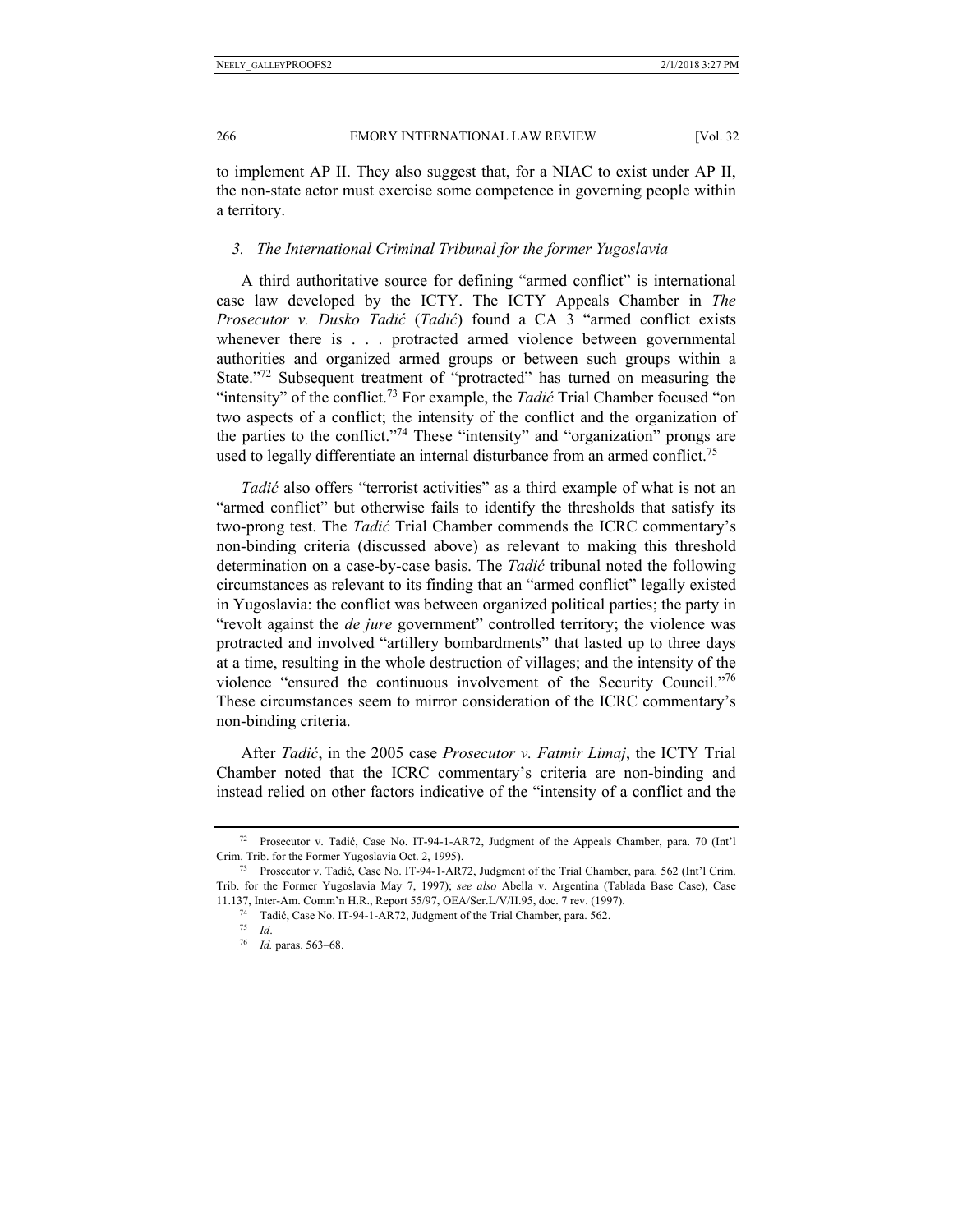organization of the parties."<sup>77</sup> The court explained that these factors relate to "factual matters which need to be decided in light of the particular evidence and on a case-by-case basis."78 In the 2012 *Prosecutor v. Ramush Haradinaj, Idriz Balaj, and Lahi Brahimaj* (*Brahimaj*) decision, the ICTY Trial Chamber cited a list of factors the ICTY had developed since *Limaj* to "assess the intensity" of a conflict.<sup>79</sup> These factors include:

the distribution of weapons among both parties to the conflict; involvement of the UN Security Council; number of civilians forced to flee from the combat zones; types of weapons used, particularly heavy weapons, and other military equipment, such as tanks and other heavy vehicles; the blockading or besieging of towns and heavy shelling of towns; the extent of destruction and number of casualties caused by shelling or fighting; the quantity of troops and units deployed; existence and change of front lines between the parties; the occupation of territory, towns and villages; the deployment of government forces to the crisis area; closure of roads; cease fire orders and agreements.<sup>80</sup>

In applying these factors to the facts before it, the *Brahimaj* tribunal notably held that despite the "shelling of villages," the requisite level of "intensity" had not been satisfied and therefore there was legally no "armed conflict" during the time relevant to the tribunal's consideration.<sup>81</sup> These factors, considering the manner that the *Brahimaj* tribunal applied them, suggest the "intensity" prong is a high bar to overcome.

In the 2008 ICTY case *Prosecutor v. Ljube Boškoski and Johan Tarculovski* (*Boškoski)*, the ICTY reviewed how the "organizational" prong must be considered. *Boškoski* articulates five different factors for consideration: (1) whether the group is organized into a military command structure (e.g*.*, squad, platoon, company, battalion, brigade); (2) whether the group is able to conduct operations in an organized manner; (3) whether the group has a logistical capacity to support military operations; (4) whether the group has an internal disciplinary system and the ability to adhere to IHL; and (5) whether the group can "speak with one voice."<sup>82</sup> These factors suggest a

<sup>77</sup> Prosecutor v. Limaj, Case No. IT-03-66-T, Judgment of the Trial Chamber, paras. 85, 90 (Int'l Crim. Trib. for the Former Yugoslavia Nov. 30, 2005). 78 *Id*. 79 Prosecutor v. Haradinaj *(Brahimaj)*, Case No. IT-04-84*bis*-T, Judgment of the Trial Chamber, para.

<sup>394 (</sup>Int'l Crim. Trib. for the Former Yugoslavia Nov. 29, 2012).<br><sup>80</sup> *Id.*<br><sup>81</sup> *Id.* paras. 404, 410–11 (emphasis added).<br><sup>82</sup> Prosecutor v. Boškoski (*Boškoski*), Case No. IT-04-82-T, Judgment of the Trial Chamber, par

<sup>199–203 (</sup>Int'l Crim. Trib. for the Former Yugoslavia July 10, 2008), *aff'd*, Boškoski *et al.*, IT-04-82-T,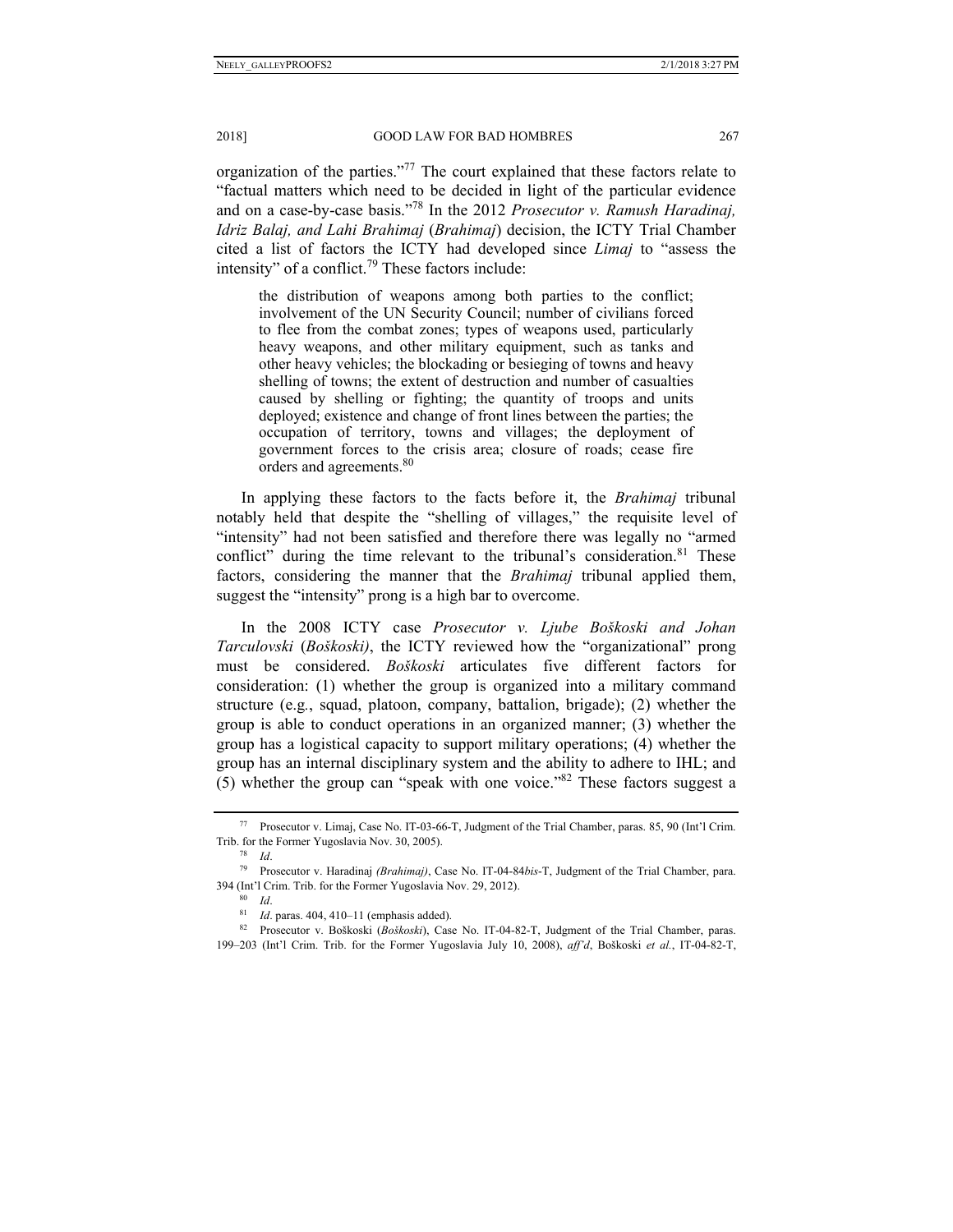lower bar for the "organization" prong because they largely do not require actual organizational fidelity but merely require the potential to do so—for example, the "ability to determine a unified military strategy" rather than having actually determined a unified military strategy.<sup>83</sup>

#### *B. Application of IHL to Mexican Drug Cartel Violence*

The above authorities guide the analysis of IHL's applicability to Mexican drug cartel violence. First, it is evident that Mexican drug cartel violence is "not of an international character" as the conflict is not between two states. The issue remains whether the violence is an "armed conflict." Part (1) of this section applies the ICRC commentary to CA 3's analysis to the facts concerning the Mexican drug cartel violence. Part (2) is an AP II analysis of the drug cartel violence. Part (3) is a comparison of the drug cartel violence to the ICTY's treatment. Part (4) compares the drug cartel violence to the examples of what is not an "armed conflict".

#### *1. Application of ICRC's Commentary to CA 3*

There is no evidence that satisfies the ICRC criteria's first predicate condition: that the non-state actor is attempting, through violence, to create a new or rival government to the de jure government. For example, the drug cartels have not established a system of justice to ensure their conduct is in accordance with CA 3. The drug cartels do not possess territory over which they exercise civil authority, nor do the drug cartels purport to have any of the characteristics of a state. Lastly, Mexican military officials do not feel "obliged" to respond to the drug cartels with military force. Some may argue otherwise, pointing to the actual use of Mexican military against the cartels as evidence that it is so "obliged." The Defense Minister's statements largely characterizing the use of the military against the drug cartels as a folly weigh heavily against this argument. The statements are persuasive evidence that Mexico is not bound by the circumstances to use its military but has instead chosen to do so only for practical expediency. Therefore, the first, second, and fourth ICRC criteria, as applied here, suggest that the violence is not an armed conflict.

The second predicate condition—that the conflict has demanded the international community's attention—is similarly left unsatisfied by the facts.

Judgement of the Appeals Chamber, para. 23 (Int'l Crim. Trib. for the Former Yugoslavia May 19, 2010). 83 Boškoski, Case No. IT-04-82-T, Judgment of the Trial Chamber, para. 200.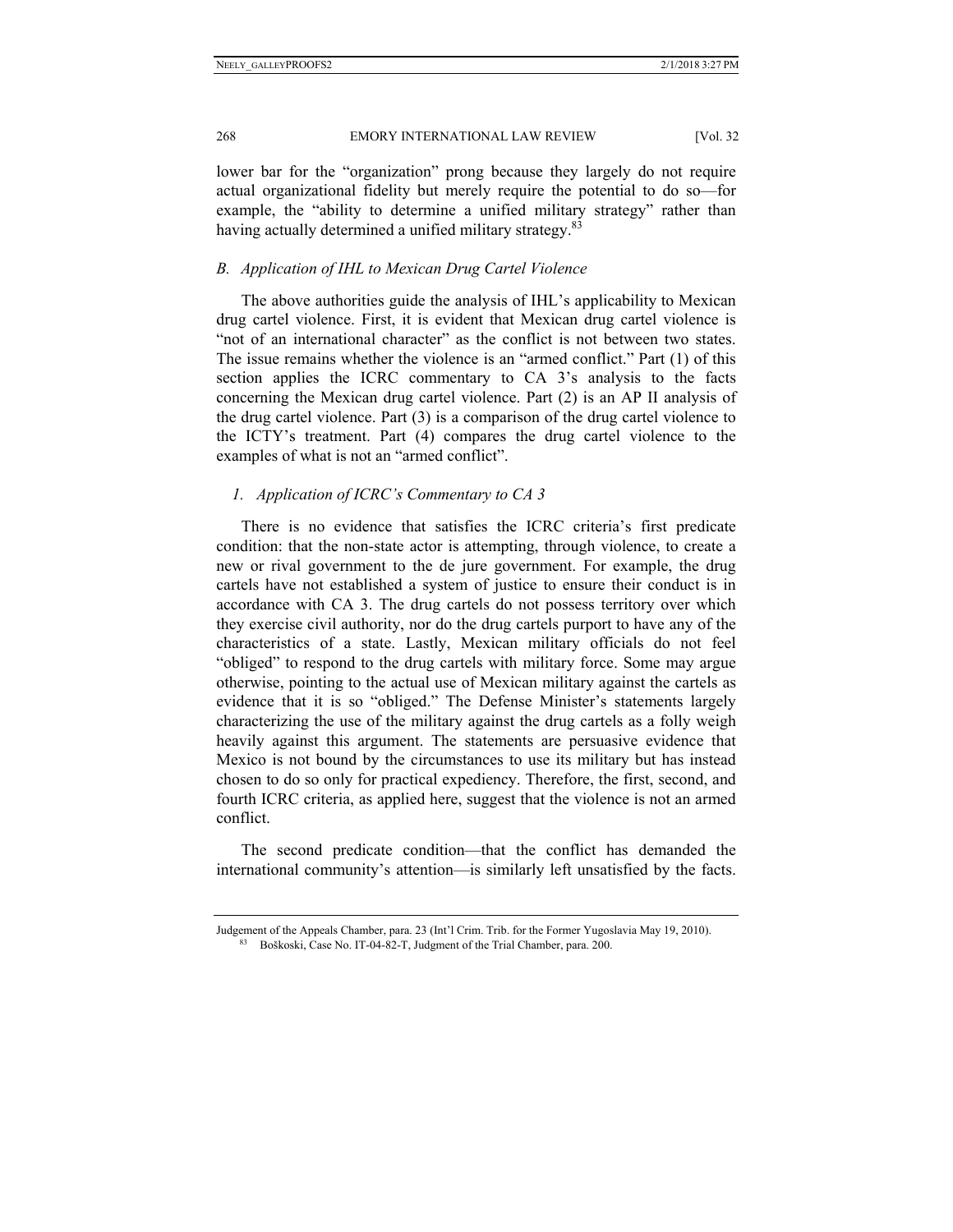The violence has not entered the international plane. No party is reported as declaring the drug cartels "belligerents." Neither the U.N. General Assembly nor U.N. Security Council is involved with the Mexican drug cartel violence, and the drug cartels have evidenced no willingness to observe IHL.

Reference to the ICRC commentary therefore suggests that the Mexican drug cartel violence is not a NIAC. It follows that IHL would not be applicable. Yet, the ICRC commentary is persuasive but not controlling authority. It is therefore worthwhile to continue the analysis of whether an armed conflict exists in Mexico.

## *2. Application of AP II*

The first two requirements of AP II are satisfied by the facts surrounding the Mexican drug cartel violence. First, the violence is, at least in part, between a state actor and a non-state actor. Second, the drug cartels' organizational hierarchy satisfies the "responsible command structure" requirement. With respect to the third criterion, the coordinated and, at times, successful nature of the "shootouts" against the Mexican military demonstrates the cartels' ability to carry out sustained and concerted military operations. Nonetheless, the third criterion is not satisfied, as the cartels have not exercised such control over territory to implement the requirements of AP  $II.^{84}$  For example, there is no indication that the drug cartels can perform the functions concerning the education of children, the detention of prisoners, the medical treatment of prisoners, or the establishment of a penal system. As one report from Mexico poignantly stated, "none interviewed could point to a single public work, school or hospital built or funded by [a drug cartel kingpin]."85 The elements for finding an "armed conflict" pursuant to AP II are not all satisfied, and the application of IHL to the violence would be baseless within the AP II framework.

## *3. Comparison to ICTY's Treatment of CA 3*

An examination of the ICTY's jurisprudence concerning CA 3 confirms the conclusion that there is not an armed conflict in Mexico. Consider the *Tadić* test where both the "intensity of the conflict and the organization of the

<sup>84</sup> Protocol II, *supra* note 52.<br>85 Deborah Bonello, *In His Hometown, Fugitive Mexican Drug Lord 'El Chapo' is a Hero to Many*, L.A. TIMES (Aug. 10, 2015), http://www.latimes.com/world/mexico-americas/la-fg-mexico-culiacan-guzman-20150810-story.html.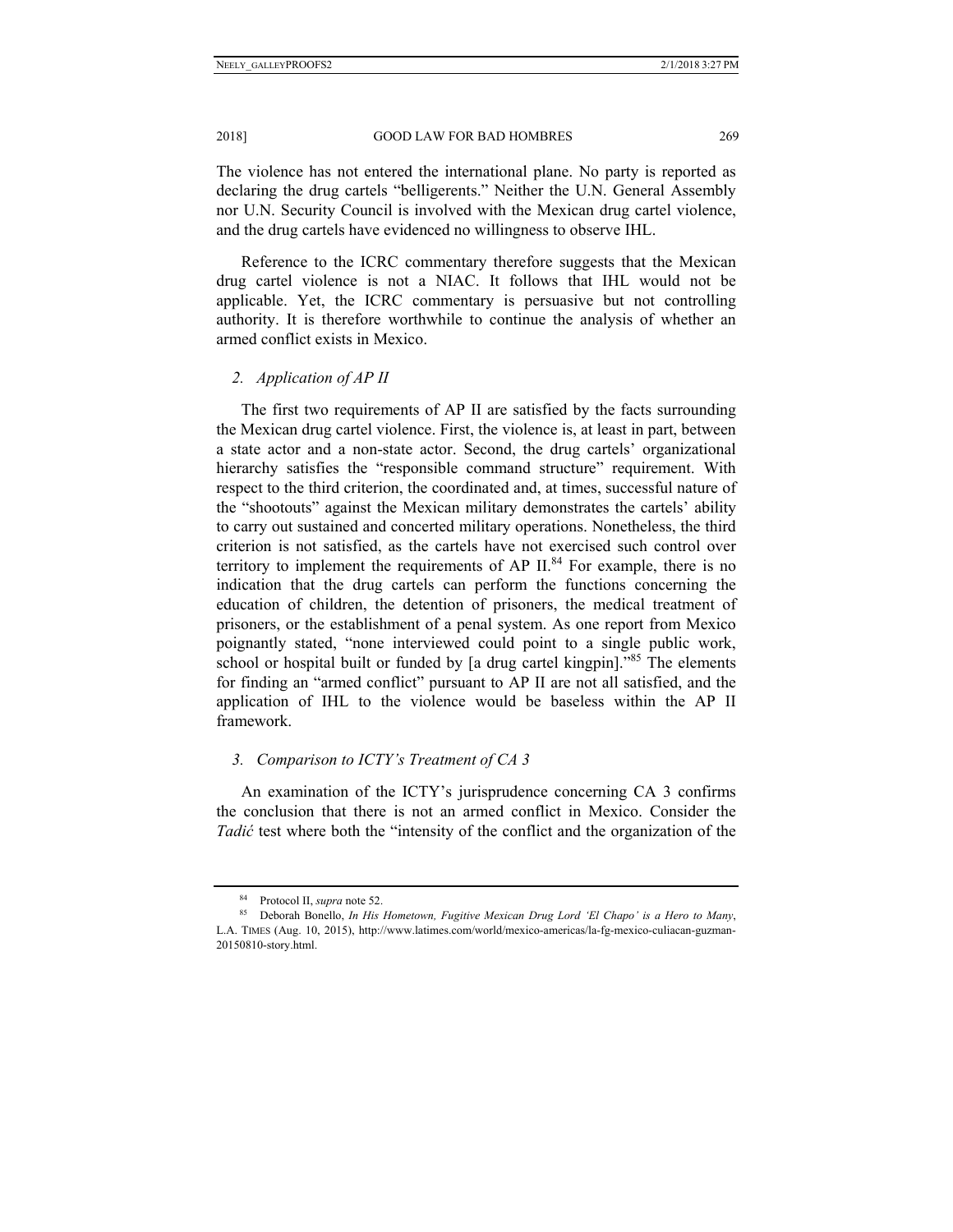parties to the conflict" determine the existence of an "armed conflict."<sup>86</sup> First, the "organization" prong, as clarified by *Boškoski*, 87 is satisfied by the "major" drug cartels. The "intensity" prong, however, is not satisfied. Having already referenced the ICRC's commentary as recommended by *Tadić*, attention must next be given to the *Tadić* progeny's treatment of "intensity."

The balance of the *Brahimaj* factors weigh in favor of finding the Mexican drug cartel violence does not satisfy the "intensity" prong. Although the violence has exacted significant numbers of casualties and many troops have been engaged, the remaining considerations cut in the other direction. For example, the military is calling for a reduced (if not eliminated) role; neither the U.N. Security Council nor the General Assembly are involved in the situation; the use of artillery, tanks, and other heavy vehicles is not reported; towns are not besieged; towns are not shelled; "front lines" are not established and changed; and there are no ceasefire orders and agreements. No single *Brahimaj* factor is required to answer the threshold question, and an international tribunal considering their aggregate weight would find the balance in favor of determining that the Mexican drug cartel violence is an internal disturbance. The ICTY jurisprudence, therefore, also suggests IHL is not applicable.

## *4. Comparison to Negative Examples of an "Armed Conflict"*

The Mexican drug cartel violence is also more akin to the examples of what is not an armed conflict. Specifically, as noted above, banditry, unorganized or short-lived insurrections, acts of terrorism, and situations of internal disturbances and tensions cannot legally be considered "armed conflicts." Banditry is the plural of bandit, or "a robber or outlaw belonging to a gang and typically operating in an isolated or lawless area.<sup>88</sup> An "insurrection" is "[t]he action of rising in arms or open resistance against established authority or governmental restraint . . . . "89 Mexican drug cartel violence is centered on creating lawlessness and is therefore similar to the disavowed "banditry." On the other hand, the drug cartel violence is organized and protracted—it is directed at the government and also occurs between the

<sup>&</sup>lt;sup>86</sup> Tadić, Case No. IT-94-1-AR72, Judgment of the Trial Chamber, para. 562.<br><sup>87</sup> Boškoski Trial Chamber, Case No. IT-04-82-T, Judgment of the Trial Chamber, paras. 199–203.<br><sup>88</sup> Bandit, OXFORD ENGLISH DICTIONARY, https:// visited Nov. 13, 2017) (online edition). 89 *Insurrection*, OXFORD ENGLISH DICTIONARY, https://en.oxforddictionaries.com/definition/

insurrection (last visited Nov. 13, 2017) (online edition).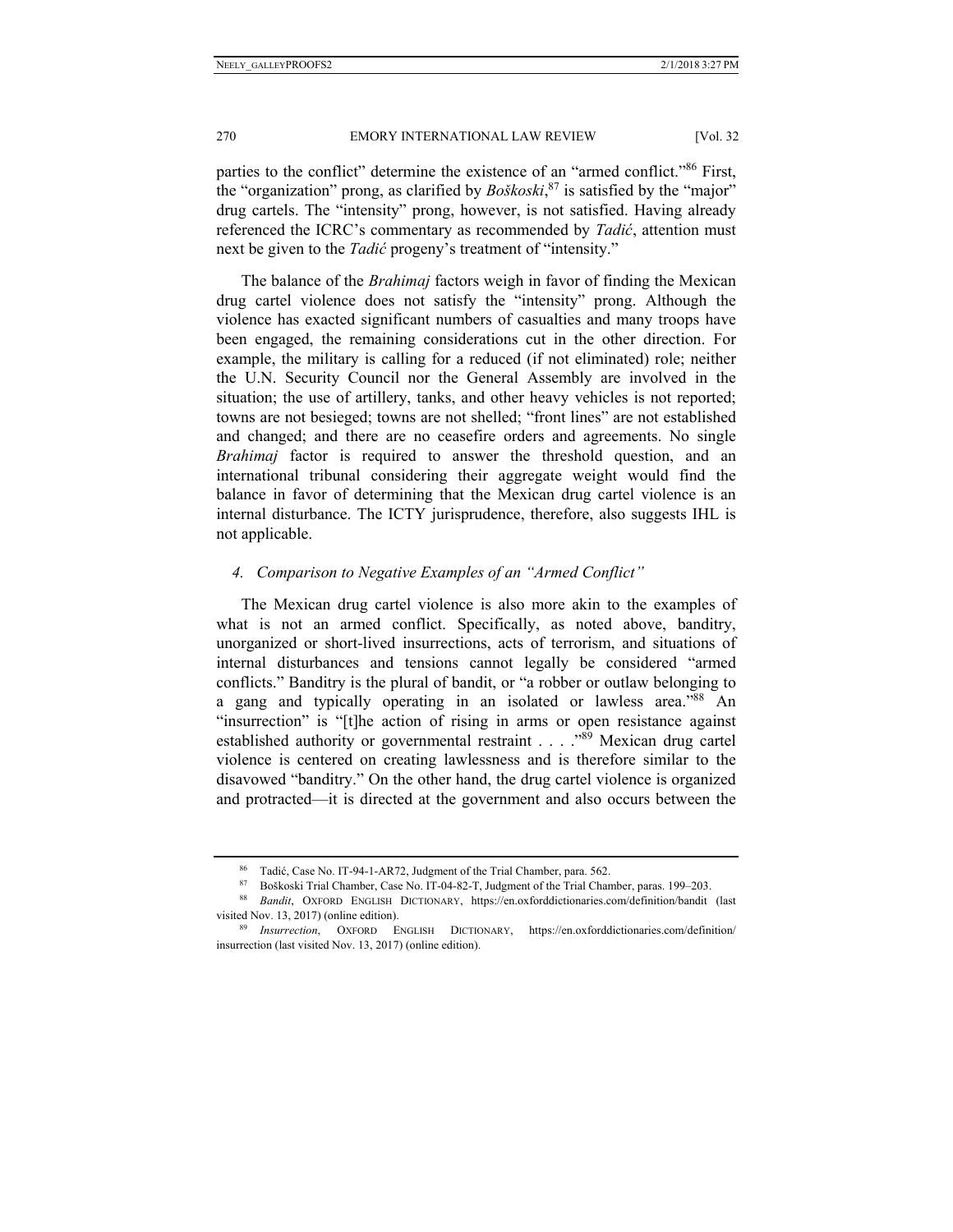drug cartels. In this light, the drug cartel violence might be an "armed conflict" as compared to the "short-lived insurrection" example.

The "terrorist activities" example given by *Tadić* appears to lend more credibility to the conclusion that the drug violence is not legally an armed conflict.<sup>90</sup> Yet using "terrorist activities" for comparison purposes is nebulous for two reasons: first, because "terrorism" is widely defined, and second, because the U.S. War on Terror might contradict the premise that "terrorist activities" are still a valid example of what is not an armed conflict. Nonetheless, two international instruments have defined terrorism and serve as persuasive authorities for how "terrorism" is understood by international law. First, the International Convention for the Suppression of the Financing of Terrorism in 1999, to which 188 states are parties, defines terrorism as:

act[s] intended to cause death or serious bodily injury to a civilian, or to any other person not taking an active part in the hostilities in a situation of armed conflict, when the purpose of such act, by its nature or context, is to intimidate a population, or to compel a government or an international organization to do or to abstain from doing any act.  $91$ 

Second, U.N. Security Council Resolution 1566 defines terrorism as:

[c]riminal acts, including against civilians, committed with the intent to cause death or serious bodily injury, or taking of hostages, with the purpose to provoke a state of terror in the general public or in a group of persons or particular persons, intimidate a population or compel a government or an international organization to do or to abstain from doing any act, which constitute offences within the scope of and as defined in the international conventions and protocols relating to terrorism  $\ldots$ .92

Using these definitions, the pattern of drug cartel violence trending towards the sort characterized as "mafia ridden" suggests the violence is not an "armed conflict." Instead, the drug cartel violence is understood as intending to "intimidate [the Mexican] population" or to "compel [the Mexican] government . . . to abstain from [enforcing its drug laws].<sup> $293$ </sup> In this respect, the drug cartel violence is the same kind of violence associated with terrorism as

<sup>90</sup> Tadić, Case No. IT-94-1-AR72, Judgment of the Trial Chamber, para. 562. 91 Int'l Convention for the Suppression of the Financing of Terrorism art. 2, U.N. Doc. A/RES/54/109 (Dec. 9, 1999).<br><sup>92</sup> S.C. Res.1566, ¶ 3 (Oct. 8, 2004).

<sup>93</sup> *See id.*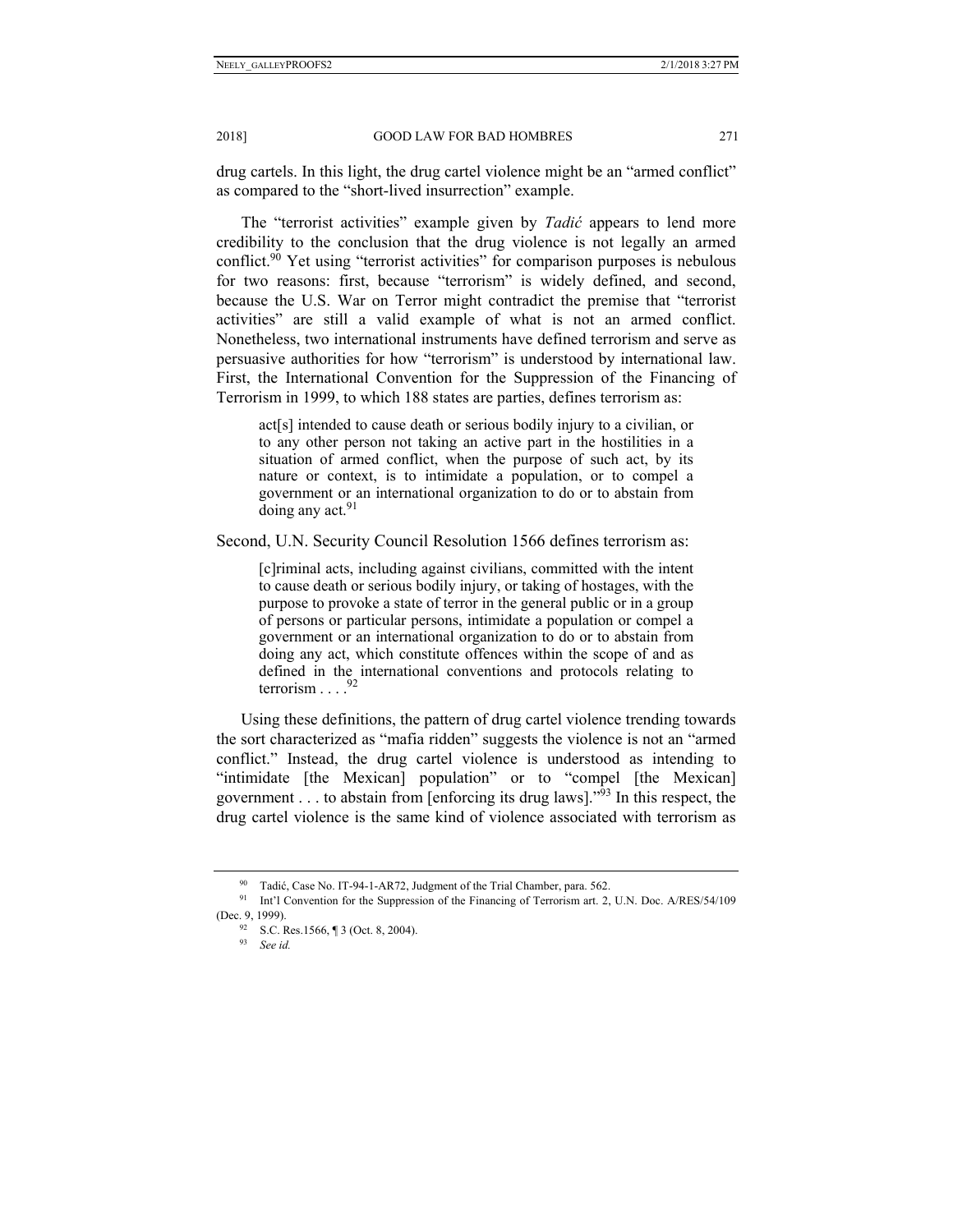defined by the International Convention for the Suppression of the Financing of Terrorism and Security Council Resolution 1566.

Additionally, the U.S. War on Terror provides counterexamples of when terrorist activities can be considered part in parcel to an "armed conflict," but it does not operate to entirely discredit the use of "terrorist activities" as an example of what an armed conflict is not. The War on Terror is distinguishable from the Mexican drug cartel violence in at least two ways. First, the Mexican drug cartel violence presents a transnational issue, whereas the War on Terror presents an international issue.<sup>94</sup> Second, the United States and Al Qaeda have each recognized the existence of an armed conflict between each other.<sup>95</sup> The use of the "terrorist activities" example therefore supports the conclusion that the drug cartel violence is not an armed conflict.

Lastly, consideration of AP II's proscription of "situations of internal disturbances and tensions" from being a legal armed conflict<sup>96</sup> confirms the conclusions that there is no NIAC in Mexico. The drug cartel's violence is intended to deconstruct law-abiding behavior in Mexico so that illicit business may succeed. This has created a strained state between the proponents of this lawlessness, the cartels, and Mexico. Furthermore, and as noted above, the ICRC's commentary to AP II establishes that the military forces may be used in certain instances to maintain respect for law and order without violence being considered an armed conflict.<sup>97</sup> Mexican military officials' statements demonstrate the use of the military as a law enforcement tool against "criminals." The Mexican drug cartel violence, although significant, is consequently a Mexican "internal disturbance."

<sup>94</sup> *See* S.C. Res. 1377 (Nov. 12, 2001) ("Transnational issue" used here means the drug cartel violence is embedded in Mexico but at times transcends its borders, whereas "international issue" used here means it has seized the attention of the U.N. Security Council and therefore exists on a level above the states as independent sovereigns). 95 *See* Hamdi v. Rumsfeld, 542 U.S. 507 (2004); Dominic Tierney, *The Twenty Years' War*, THE

ATLANTIC (Aug. 23, 2016), https://www.theatlantic.com/international/archive/2016/08/twenty-years-war/ 496736/; *see also* Authorization for Use of Military Force, Pub. L. No. 107-40, 115 Stat. 224 (2001).<br><sup>96</sup> Protocol II, *supra* note 52, art. 1.<br><sup>97</sup> Sandoz, *supra* note 53, at 1319–1320.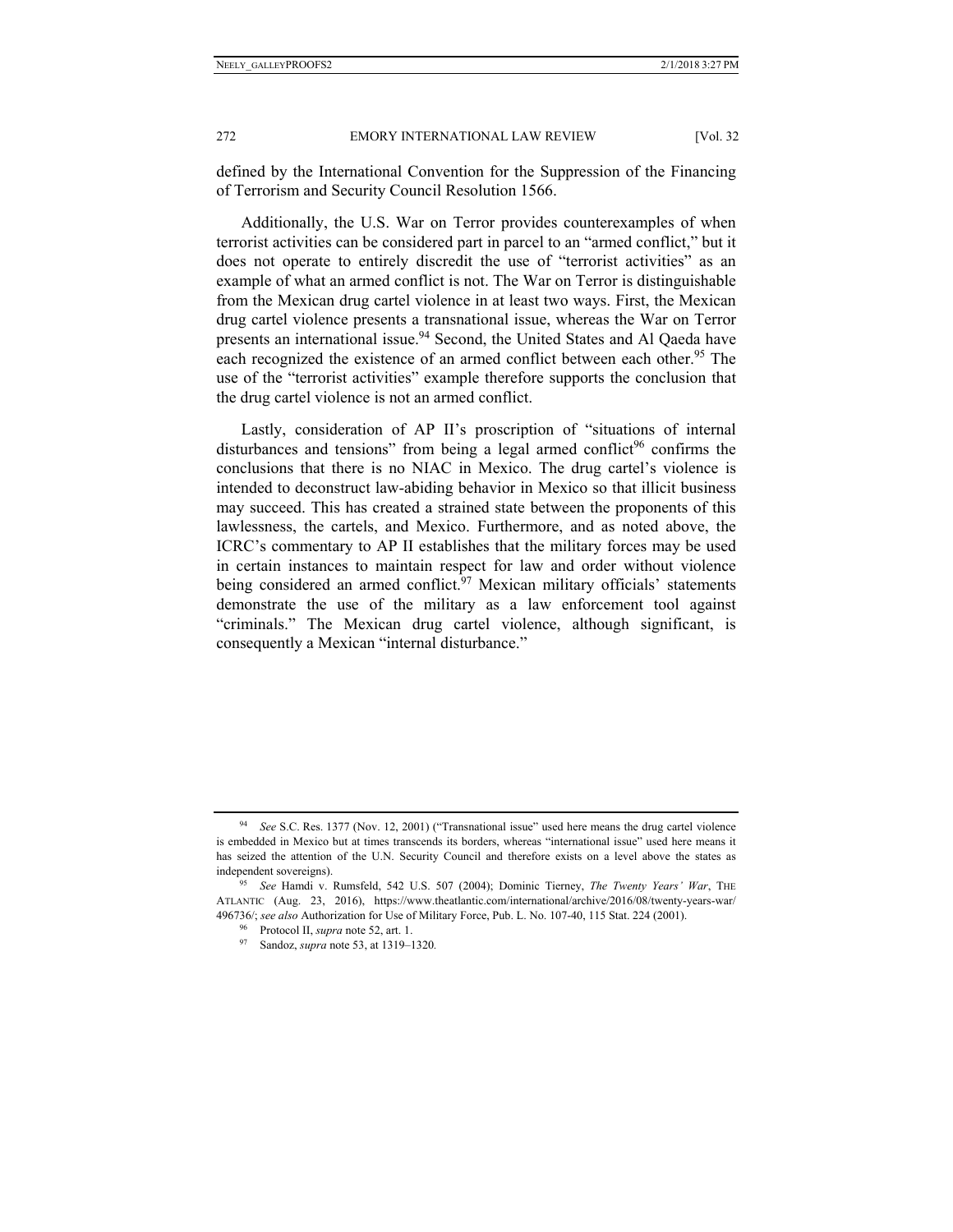#### III. INTERNATIONAL HUMAN RIGHTS LAW

Although IHL should not govern the conduct of a potential U.S. military intervention into Mexican drug cartel violence, the United States still has legal obligations under IHRL. The United States is a party to seventeen human rights treaties.98 The International Covenant on Civil and Political Rights (ICCPR), however, is the most relevant. Part III(A) considers the application of the ICCPR to the potential use of military force in Mexico. Part III(B) considers the implications of the United States signing (but not ratifying) the American Convention on Human Rights (American Convention). Finally, Part III(C) considers human rights as customary international law.

## *A. The ICCPR*

The ICCPR articulates several individual human rights. Article 6(1) promulgates a non-derogable right to life comprised of three separate, but related, conditions: (1) everyone has the right to life; (2) that right must be protected by law; and  $(3)$  no one can be arbitrarily deprived of life.<sup>99</sup> Article 6(1) thus establishes a foundational right to life that is mutually supported by a "positive obligation" of governments to protect that right and a "negative obligation" preventing that right from being arbitrarily taken. With respect to rights concerning arrest or imprisonment, Article 9 provides that "[e]veryone has the right to liberty and security of person. No one shall be subjected to arbitrary arrest or detention."100 Therefore, the ICCPR constrains the U.S. military in Mexico to not arbitrarily: (1) take life; and (2) arrest or imprison people. The U.S. executive branch does not, however, share this conclusion, as discussed above.

The ICCPR also provides for how these rights will be ensured by the treaty's parties. Article 2(1) states "[e]ach State Party to the present Covenant undertakes to respect and to ensure to all individuals within its territory and subject to its jurisdiction the rights recognized in the present Covenant  $\dots$ ."<sup>101</sup> Article 5(1) qualifies the general statement of Article 2(1) by providing:

[n]othing in the present Covenant may be interpreted as implying for any State . . . any right to engage in any activity or perform any act

<sup>98</sup> *Ratification of International Human Rights Treaties - USA*, UNIV. MINN. HUM. RTS. LIBR., http://hrlibrary.umn.edu/research/ratification-USA.html (last visited Nov. 13, 2017).<br><sup>99</sup> International Covenant on Civil and Political Rights (ICCPR) arts. 4(2) and 6(1), Dec. 16, 1966, 999

U.N.T.S. 171. 100 *Id*. art. 9(1). 101 *Id*. art. 2(1).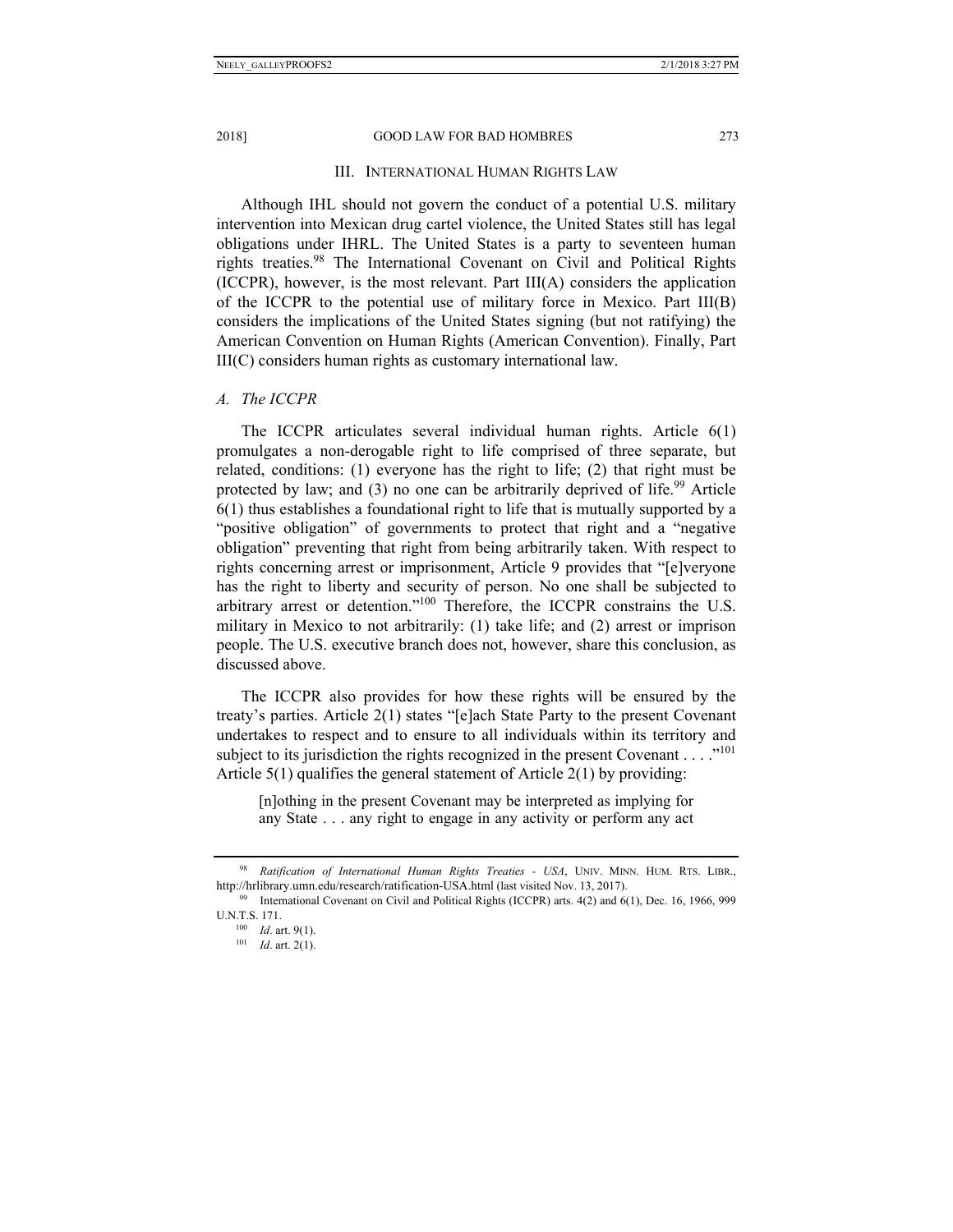aimed at the destruction of any of the rights and freedoms recognized herein or at their limitation to a greater extent than is provided for in the present Covenant.<sup>102</sup>

In other words, Article 2(1) creates an affirmative obligation to protect human rights within the United States' territory and jurisdiction while Article 5(1) prohibits the United States from taking actions that destroy the rights of anyone beyond the United States' territory and jurisdiction. The Human Rights Committee (HRC),<sup>103</sup> in General Comment Thirty-One, similarly concluded:

Parties are required by article 2, paragraph 1, to respect and to ensure the Covenant . . . . This principle also applies to those within the power or effective control of the forces of a State Party acting outside its territory, regardless of the circumstances in which such power or effective control was obtained, such as forces constituting a national contingent of a State Party assigned to an international peace-keeping or peace-enforcement operation.<sup>104</sup>

The U.S. government's executive branch rejects the legal conclusion that the ICCPR imposes limits on its extraterritorial actions.<sup>105</sup> In March 2014, before the HRC, the United States affirmed the position it has held since 1995: "the [ICCPR] applies only to individuals both within its territory *and* within its jurisdiction . . . ."106 In November 2014, the United States moved closer to, but not congruent with, the HRC's effective control test when it announced that its obligations under the Convention Against Torture (as opposed to the ICCPR) "apply in places outside the United States that the U.S. government controls as a governmental authority."107

<sup>102</sup> *Id.* art. 5(1).<br><sup>103</sup> *Id.* Part IV details the make and functions of the Human Rights Committee. *Id.* arts. 28–45. The drafting and promulgating general comments regarding the ICCPR is not necessarily an obvious function of the committee from the articles of the ICCPR; the Committee has nonetheless made it a practice. Off. of the U.N. High Comm'r for Hum. Rts., Civil and Political Rights, Factsheet No. 15 (Rev. 1) 15 (2005), http://www. ohchr.org/Documents/Publications/FactSheet15rev.1en.pdf. 104 U.N. Hum. Rts. Comm., General Comment 31, The Nature of the General Legal Obligation Imposed

on States Parties to the Covenant, art. 2(1), CCPR/C/21/Rev.1/Add13. 105 Charlie Savage, *U.S., Rebuffing U.N., Maintains Stance That Rights Treaty Does Not Apply Abroad*,

N.Y. TIMES (Mar. 13, 2014), https://www.nytimes.com/2014/03/14/world/us-affirms-stance-that-rights-treatydoesnt-apply-abroad.html.<br><sup>106</sup> *Id.* (emphasis added) (quoting Mary McLeod, Acting Legal Adviser, U.S. Department of State).<br><sup>107</sup> Press Release, Bernadette Meehan, Spokesperson, National Security Council, U.S. Presentati

Committee Against Torture (Nov. 12, 2014), https://obamawhitehouse.archives.gov/the-press-office/2014/11/ 12/statement-nsc-spokesperson-bernadette-meehan-us-presentation-committee-a.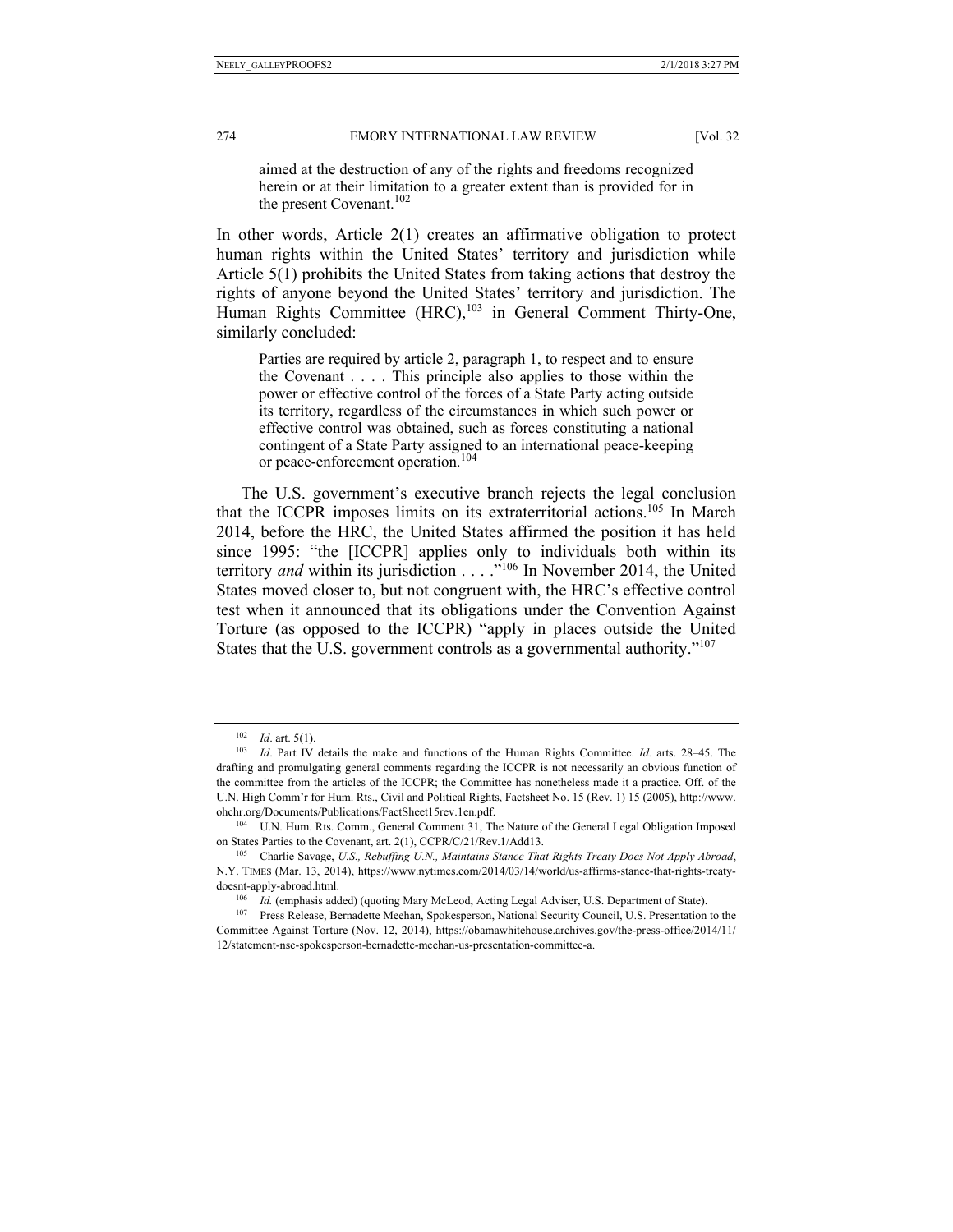Using either of the executive branch's interpretations, the U.S. military would not be constrained by either IHL or IHRL in Mexico and, thus, legally free to arbitrarily kill or arrest and imprison Mexicans. In the face of a manifestly absurd or unreasonable interpretation of a treaty, Article 32 of the Vienna Convention on the Law of Treaties provides recourse to "supplementary means of interpretation" of a treaty's text.108 In 2010, the Office of the Legal Adviser at the Department of State drafted a legal opinion that did resort to supplementary means of interpretation.<sup>109</sup> In this opinion, the Legal Adviser concluded that, in light of "(1) the [ICCPR's] language in context; (2) object and purpose; (3) negotiating history; (4) U.S. positions; (5) interpretations of other States Parties; (6) interpretations of the Human Rights Committee; and (7) ICJ rulings,"110 the United States is obligated to "respect rights under its control in circumstances in which the [United States] exercises authority or effective control over a particular person or context without regard to territory."111 Should the issue become justiciable, the 2010 Legal Adviser's Opinion presents a strong argument that is supported by the HRC's General Comment Thirty-One. Furthermore, a plain reading of ICCPR's Articles 2(1) and 5(1) support concluding that the ICCPR has (at least some) extraterritorial regulatory effect. It is therefore likely a Court would find the U.S. military bound by the ICCPR to respect the human rights of individuals in Mexico who find themselves under the U.S. military's effective control.

#### *B. The American Convention*

The American Convention separately sets forth binding IHRL obligations. These obligations often mirror those traced to the ICCPR. For example, Article 4(1) of the American Convention states: "Every person has the right to have his life respected. This right shall be protected by law and, in general, from the moment of conception. No one shall be arbitrarily deprived of his life."<sup>112</sup>

<sup>108</sup> Vienna Convention on the Law of Treaties art. 32, *opened for signature* May 23, 1969, 1155 U.N.T.S. 331 [hereinafter VCLT]; The United States is not a party to this treaty but considers it representative of customary international law. Vienna Convention on the Law of Treaties, U.S. DEP'T OF STATE, http://www. state.gov/s/l/treaty/faqs/70139.htm (last visited Nov. 13, 2017).<br><sup>109</sup> U.S. DEP'T OF STATE OFF. OF THE LEGAL ADVISER, MEMORANDUM OPINION ON THE GEOGRAPHIC

SCOPE OF THE INTERNATIONAL COVENANT ON CIVIL AND POLITICAL RIGHTS (2010), https://www. documentcloud.org/documents/1053853-state-department-iccpr-memo.html [hereinafter DEP'T OF STATE LEGAL ADVISER].<br><sup>110</sup> *Id.* (emphasis omitted).

<sup>&</sup>lt;sup>112</sup> American Convention on Human Rights art. 4(1), Nov. 21, 1969, 1144 U.N.T.S. 143.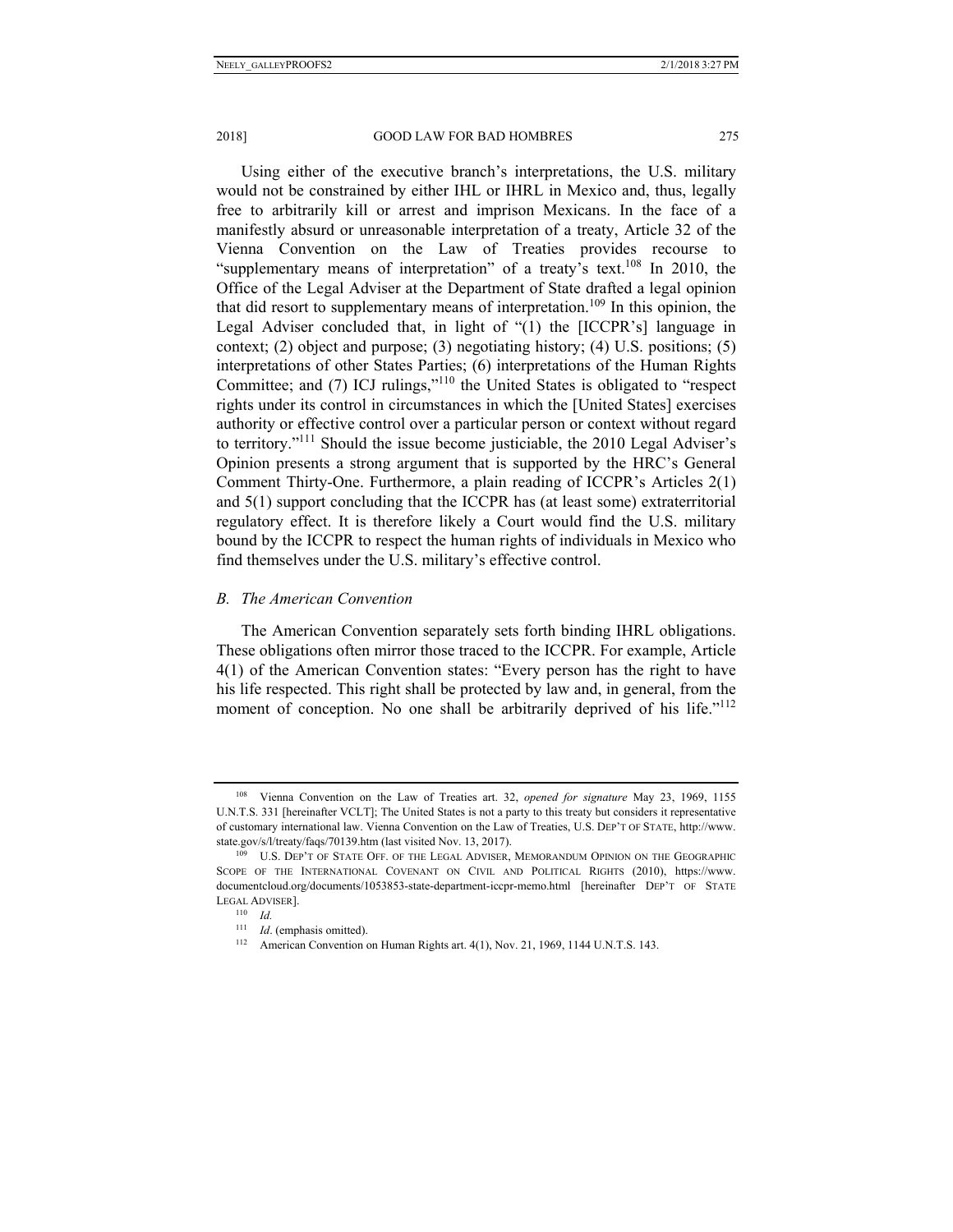Convention Article 7(3) provides, *inter alia*, that "[n]o one shall be subject to arbitrary arrest or imprisonment."<sup>113</sup>

Mexico is a party to the American Convention.<sup>114</sup> The United States has signed, but has not ratified, the American Convention, and therefore has a customary international legal obligation to not defeat the treaty's object and purpose.<sup>115</sup> There are several tests used to determine whether a state has defeated the object and purpose of a treaty. By almost every measure discussed below, the United States cannot take action that the American Convention prohibits Mexico from taking without defeating the American Convention's object and purpose.

The first measure is the "essential elements test," which requires a signatory to "comply with the most important parts" of the treaty.<sup>116</sup> It cannot be successfully argued that the right to not have your life arbitrarily taken and the right to be free from arbitrary arrest and imprisonment are not "important parts" of the American Convention. Every other right a person might enjoy under the American Convention presupposes they are alive and free to enjoy it. Therefore, these two rights are "important parts" of the treaty, and the United States taking action that violates their protections would defeat the object and purpose of the American Convention.

A second test is the "impossible performance test." This test holds that the "object and purpose is defeated if subsequent performance of the treaty becomes impossible or 'meaningless.'"<sup>117</sup> If a state arbitrarily kills an individual, then performance of the treaty *vis-à-vis* that individual is impossible because the right to life is an individual human right rather than a collective right. The same cannot be said with respect to arbitrary arrest or imprisonment because the individual who is arbitrarily arrested or imprisoned can be subsequently released and, thus, performance of the treaty remains possible.

The final two tests are similar and worth discussing at once. They are the "bad faith test" and the "manifest intent test." The "bad faith test" holds that "a

<sup>113</sup> *Id*. art. 7(3). 114 *American Convention on Human Rights "Pact of San Jose, Costa Rica" (B-32)*, ORG. AM. STATES, http://www.oas.org/dil/treaties\_B-32\_American\_Convention\_on\_Human\_Rights\_sign.htm (last visited Nov. 13, 2017).<br><sup>115</sup> *Id.*; VCLT, *supra* note 108.<br><sup>116</sup> David S. Jonas & Thomas N. Sanders, *The Object and Purpose of a Treaty: Three Interpretive* 

*Methods*, 43 VAND. J. TRANSNAT'L L. 565, 596 (2010). 117 *Id*. at 598.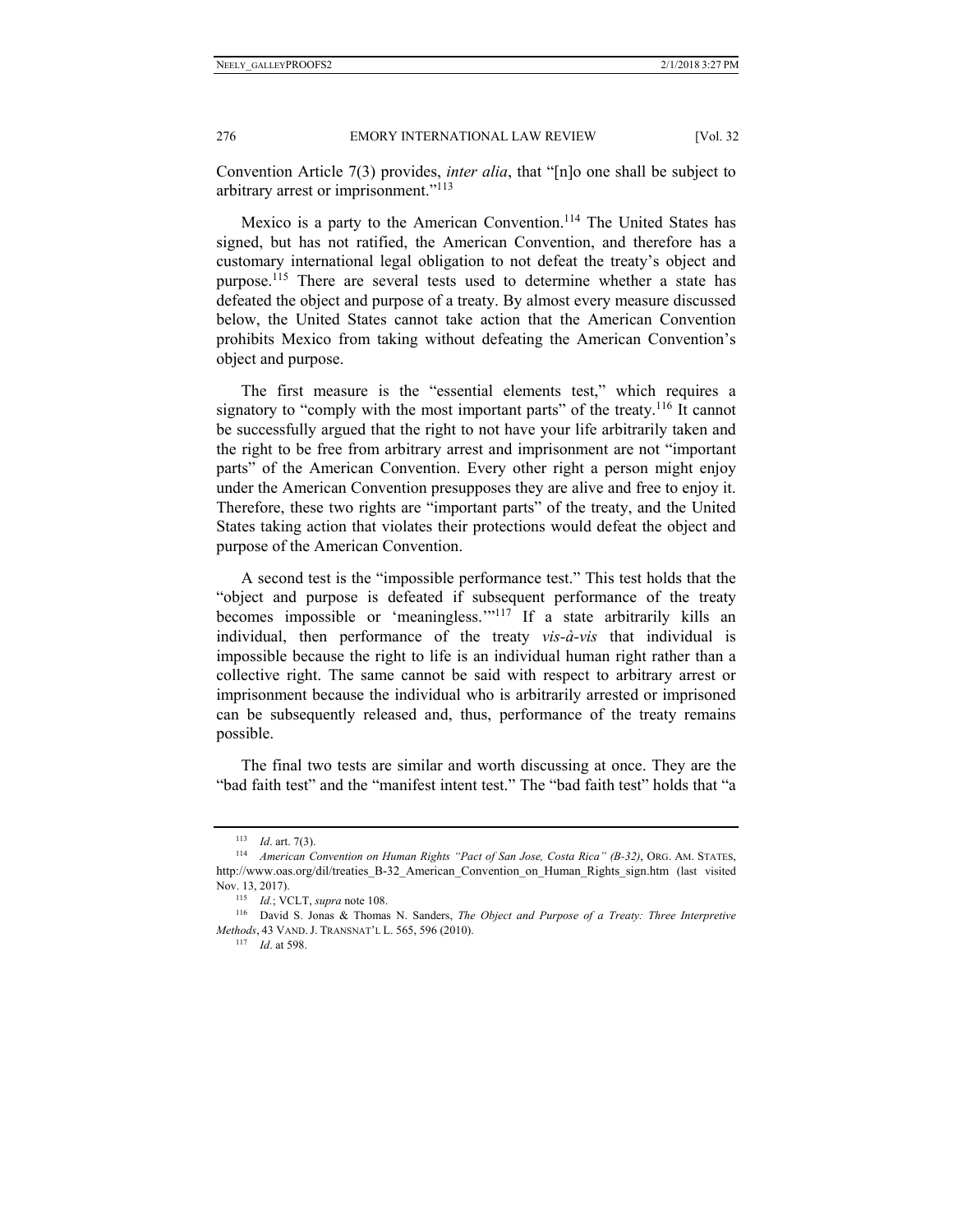state violates [the object and purpose of a treaty] if its actions are unwarranted or condemnable, while under the manifest intent test, the actions need only 'seem unwarranted and condemnable . . . regardless of actual proof of bad faith.'"<sup>118</sup> With respect to the "bad faith test," it is difficult to imagine how the use of military force to arbitrarily kill and arrest or imprison individuals for prolonged periods would be done in good faith. The bad faith test would therefore likely find actions taken to kill and arrest or imprison drug cartel members, on the sole basis of their membership in a drug cartel, as running afoul of the object and purpose of the American Convention. Under the "manifest intent test," the use of military force outside the context of an armed conflict to arbitrarily kill and detain Mexicans would seem unwarranted and condemnable and are, thus, repugnant to the object and purpose of the American Convention.

Some may argue, however, that the "bad faith" and the "manifest intent" tests conclude the opposite. This argument would be premised on a belief that there is a legitimate security basis for killing or arresting and imprisoning drug cartel members given the nature of their criminal activity and the threat they pose. The argument would follow that using lethal force against or arresting and imprisoning drug cartel members is therefore not arbitrary or in bad faith. This argument hinges on whether a state's legitimate security basis satisfies the American Convention's proscription against the "arbitrary" taking of life and the "arbitrary arrest or imprisonment."

This argument fails on its face with respect to the American Convention's non-derogable right to life. Article 27(1) of the American Convention disavows any legitimate security basis for the suspension of the right to life.<sup>119</sup> In other words, the U.S. military cannot have a good faith basis to use lethal force in Mexico against drug cartel members solely because of their membership in a drug cartel. The only good faith basis under the American Convention for using lethal force is if a drug cartel member presents an imminent threat to others (*i.e.,* just because that individual has violated the law does not give license to the United States to use lethal force).

With respect to arbitrary arrest or imprisonment of an individual, pursuant to Articles 27(1) and 27(2) of the American Convention, an arrest or imprisonment based on an individual's membership in a drug cartel (as opposed to their suspected violation of the law) can only be done in good faith

<sup>118</sup> *Id.* at 602 (quoting Jan Klabbers, *How to Defeat a Treaty's Object and Purpose Pending Entry into Force: Toward Manifest Intent*, 34 VAND. J. TRANSNAT'L L. 283, 330 (2001)). 119 American Convention on Human Rights, *supra* note 112, arts. 27(1), 27(2).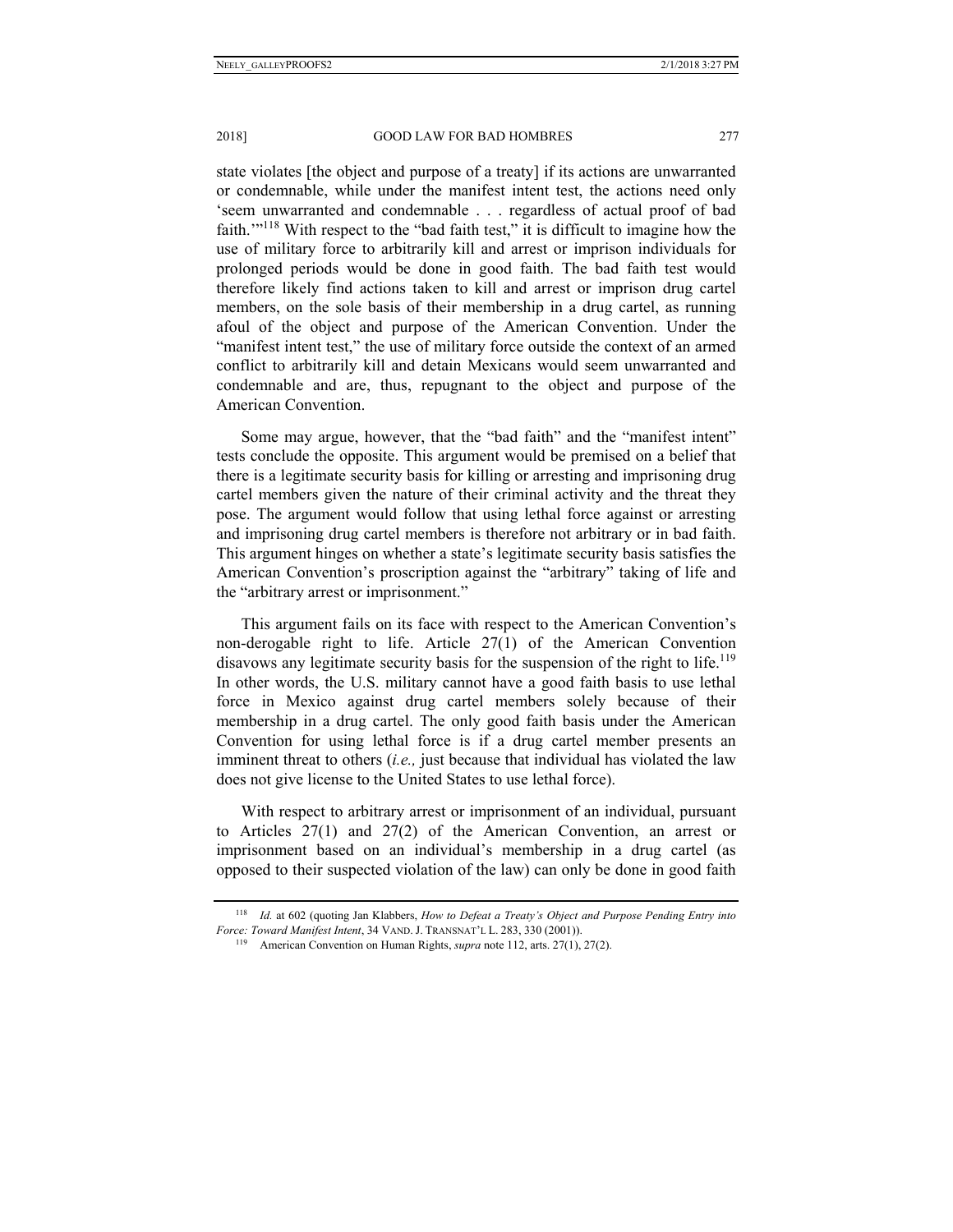if there is a nexus between the arrest or imprisonment and exigent circumstances that threaten the "independence *or* security" of Mexico.<sup>120</sup> Given the context, it is likely that the United States would argue that the drug cartel members threaten the "security" of Mexico. Convention Article 27(2)'s coordinated conjunction between "independence" and "security" (*i.e.*, the independence and security of Mexico are equally important) requires, however, that the security risk be comparable in gravity to the loss of Mexico's continued independence. As established above in Part II(B), the Mexican drug cartels present a significant security risk but not to the extent that they threaten the independence of Mexico. It is therefore unlikely that this argument would succeed as applied to derogations of the right to be free from arbitrary arrest or imprisonment. If, however, the arrest or imprisonment of individuals was not arbitrary (*i.e.,* based on their suspected conduct in violation of established law rather than on their membership in a drug cartel), then the U.S. military would likely be acting in compliance with IHRL and not frustrating the object and purpose of the American Convention.

### *C. Customary International Law*

In addition to the treaty law, there is a body of "customary international law" that would control U.S. military conduct in Mexico.<sup>121</sup> Customary international law is created through the practice of states and *opinio juris* (state practices are implemented because states believe they are required by international law). A state may not be required to observe customary international law if the state has been a "persistent objector."<sup>122</sup> To qualify as a persistent objector, a state must have dissented from a practice as that practice ripened into customary international law.123 Once the practice subsequently matures into customary international law, any state that persistently objected to it is exempt from it. $124$ 

<sup>120</sup> *Id.* (emphasis added). 121 *Id.* (emphasis added). 121 Military Activities in and Against Nicaragua (Nicar. v. U.S.), Judgment, 1986 I.C.J. 14, ¶ 178 (June 27). 122 Ted L. Stein, *The Approach of the Different Drummer: The Principle of the Persistent Objector in* 

*International Law*, 26 HARV. INT'L L.J. 457, 458 (1985).<br><sup>123</sup> *Id.* ("A state that has persistently objected to a rule is not bound by it, so long as the objection was

made manifest during the process of the rule's emergence."). 124 *Id*.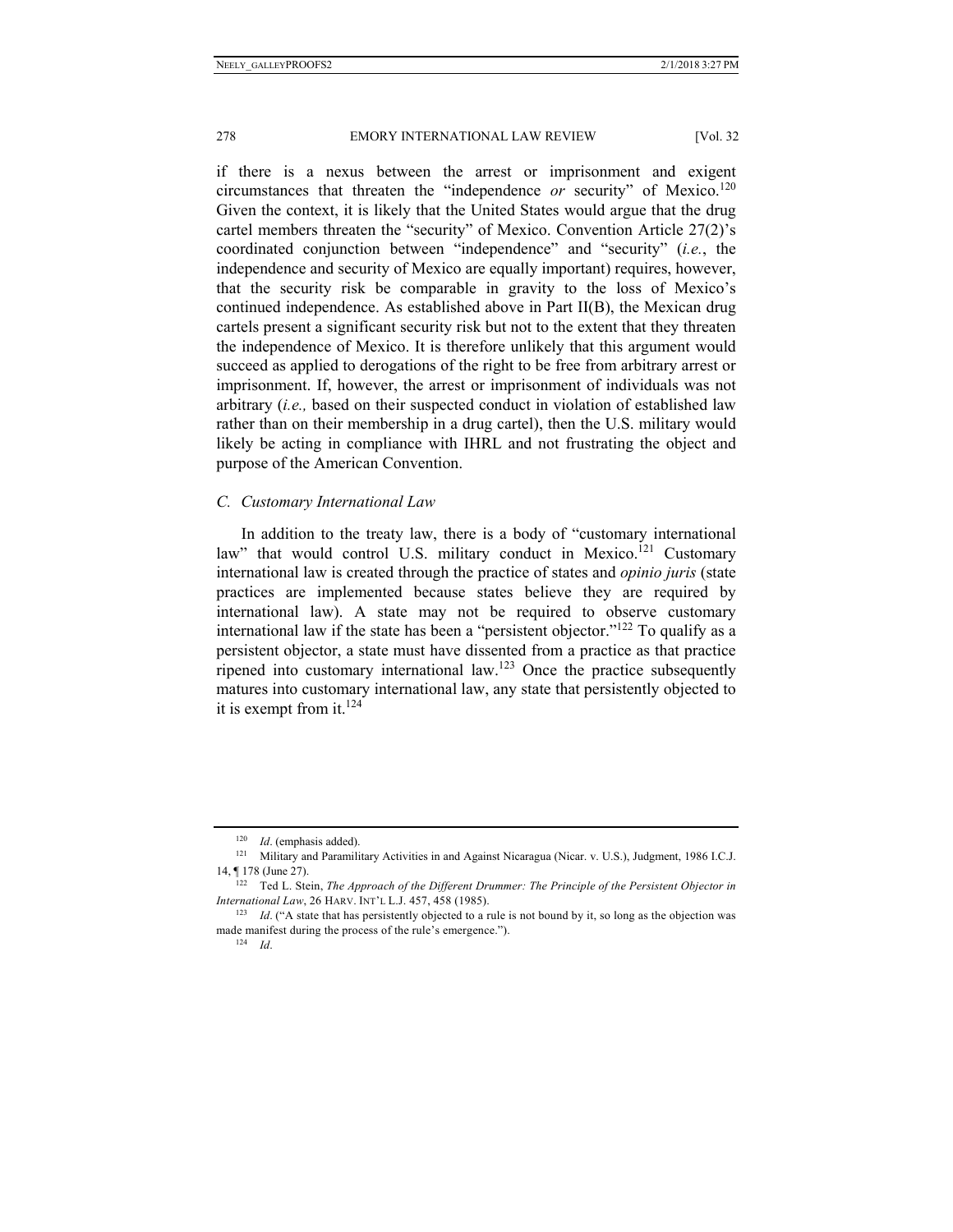The Universal Declaration of Human Rights (UDHR) is accepted, $125$  at least in relevant part, as articulating customary international law.<sup>126</sup> Article 3 of the UDHR states simply, and without territorial limitations, "[e]veryone has the right to life, liberty and security of person."<sup>127</sup> It is well established that, as a corollary to this right, it is a violation of customary international human rights law for a state to carry out extrajudicial killings unless as a necessary act in exigent circumstances—for example, a police officer acting in self-defense of himself or others.<sup>128</sup> Article 9 of the UDHR prohibits the arbitrary arrest or detention of any individual.<sup>129</sup> Customary international human rights law has accordingly been interpreted as prohibiting detention of individuals in a manner "incompatible with the principles of justice or with the dignity of the human person."<sup>130</sup>

The U.S. opposition to extraterritorial application of the ICCPR could be argued to make the United States a persistent objector to the extraterritorial application of the ICCPR's obligations that can also be traced to customary international human rights law. Assuming *arguendo* that the U.S. objection to extraterritorial application of *treaty-*based human rights law is relevant for purposes of becoming a persistent objector to customary international human rights law, the argument still fails because the United States has not been persistent in its objections. In 1980, the United States filed a brief, as amicus curiae, in the matter of *Filartiga v. Pena-Irala* before the Second Circuit, arguing that "certain fundamental human rights are now guaranteed to individuals as a matter of customary international law."131 In 1980, the United States also filed a written proceeding in the *Case Concerning United States Diplomatic & Consular Staff in Tehran* before the International Court of Justice (ICJ) arguing that states must "respect and observe" the rights enumerated in the UDHR and "corresponding portions of the [ICCPR]" for "nationals and aliens alike."<sup>132</sup> In the same brief, the United States specifically

<sup>&</sup>lt;sup>125</sup> *Digital Record of the UDHR*, U.N. OFF. OF THE HIGH COMM'R FOR HUM. RTS. (Feb. 2009), http://www.ohchr.org/EN/NEWSEVENTS/Pages/DigitalrecordoftheUDHR.aspx (explaining that the UDHR

has "become the international standard of human rights."). 126 Richard Lillich, *The Growing Importance of Customary International Human Rights Law*, 25 GA. J. INT'L & COMP. L. 1, 2 (1995).<br>
<sup>127</sup> UDHR, *supra* note 43, art. 3.<br>
<sup>128</sup> RESTATEMENT (THIRD) OF FOREIGN RELATIONS LAW § 702 (AM. LAW INST. 1987).<br>
<sup>129</sup> UDHR, *supra* note 43, art. 9.<br>
<sup>130</sup> RESTATEMENT (THIRD) OF FOREI

Cir. 1980) (No. 79-6090). 132 Memorial of the Government of the United States of America, *Case Concerning U.S. Diplomatic &* 

*Consular Staff in Tehran* (U.S. v. Iran), 1982 I.C.J. Pleadings 121, 182 (Jan. 12, 1980).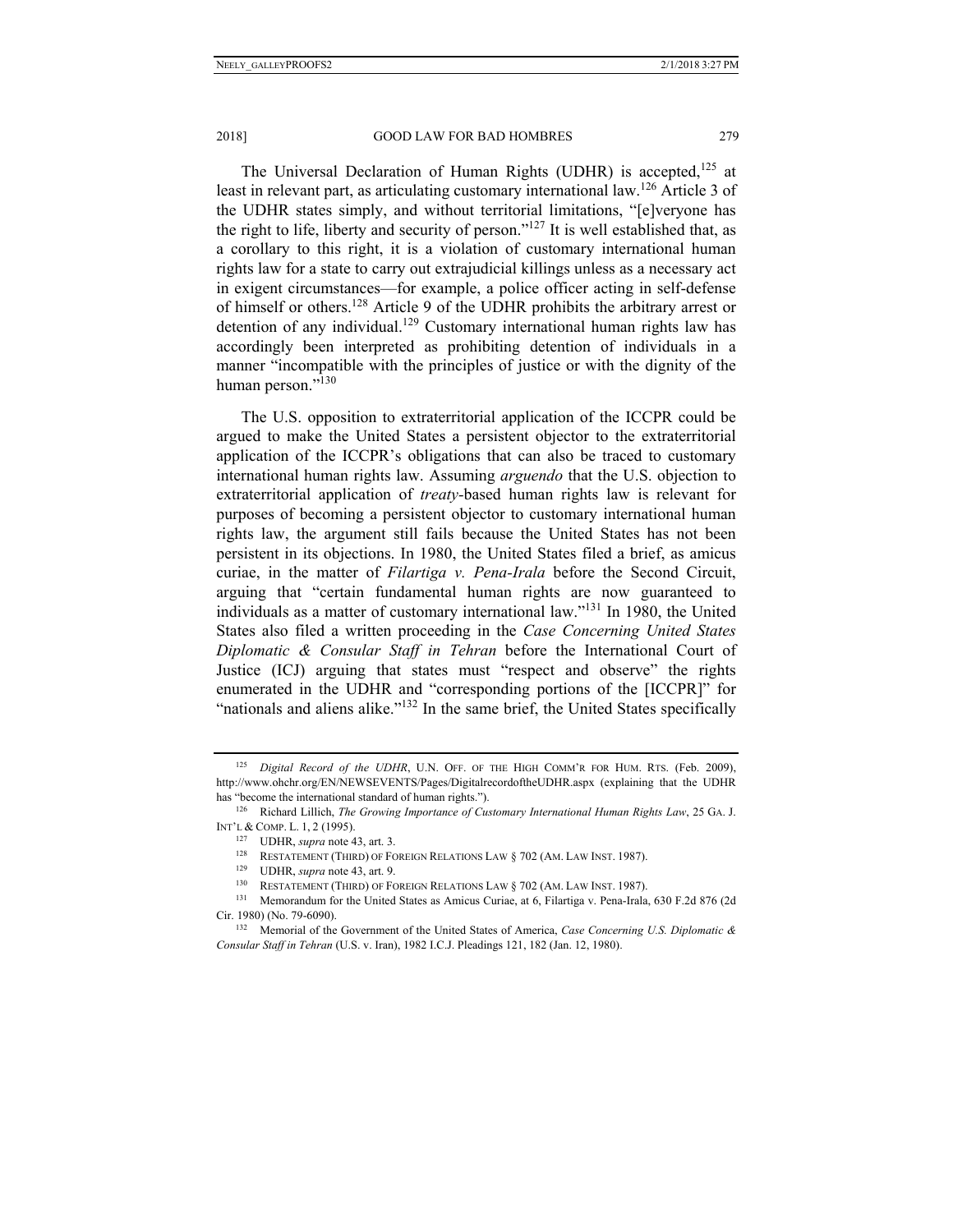identified Articles 3 and 9 of the UDHR as deserving such treatment by states.<sup>133</sup> Additionally, between 1980 and 1993, three separate U.S. federal courts found the UDHR to be "an authoritative statement of customary international law."134

Furthermore, the first time the United States made any objection to extraterritorial *treaty*-based application of human rights law was in 1995.<sup>135</sup> The 2010 Office of Legal Adviser's memo, discussed above in Part III(A), illustrates that the United States did not object to extraterritorial application of the ICCPR "(1) at the time of signature and transmittal of the Covenant in 1978; (2) upon Senate advice and consent to the Covenant in 1991, or (3) at the time [sic] ratification in 1992."136 In 1994, having occasion to do so, the United States again failed to make a territorial objection in its report to the HRC concerning the applicability of the ICCPR.<sup>137</sup> The United States, having come late to its position on the matter, cannot now avail itself of "persistent objector" status to the existence of customary international law that it accepted as early as 1980.

### IV. PRESIDENT'S DUTY TO OBEY IHRL

The U.S. Constitution requires the President to "take Care that the Laws be faithfully executed."138 The Supremacy Clause of the U.S. Constitution makes treaties the supreme law of the land.139 The President therefore has a constitutional duty to direct the military in a manner that conforms to treatybased human rights law.<sup>140</sup> The President is additionally bound by customary international human rights in two respects. Part IV(A) discusses the President's obligation to faithfully execute customary international human rights law generally. Part IV(B) discusses the U.S. Constitution's structural bounds, or lack thereof, on the President's authority to order the military to act against Mexican drug cartels in a manner that violates customary international human rights law.

<sup>133</sup> *Id*. n. 36. 134 Phaidin v. U.S, 28 Fed. Cl. 231, 234 (Fed. Cl. 1993); *see also* Siderman de Blake v. Republic of Argentina, 965 F.2d 699, 719 (9th Cir. 1992); Filartiga v. Pena-Irala, 630 F.2d 876, 882 (2d Cir. 1980).<br>
<sup>135</sup> DEP'T OF STATE LEGAL ADVISER, *supra* note 109, at 30.<br>
<sup>136</sup> Id. at 25.<br>
<sup>137</sup> Id. at 29.<br>
<sup>138</sup> U.S. CONST.

self-executing and thus not judicially enforceable by Article III courts whereas the present issue concerns the duty to faithfully execute under Article II).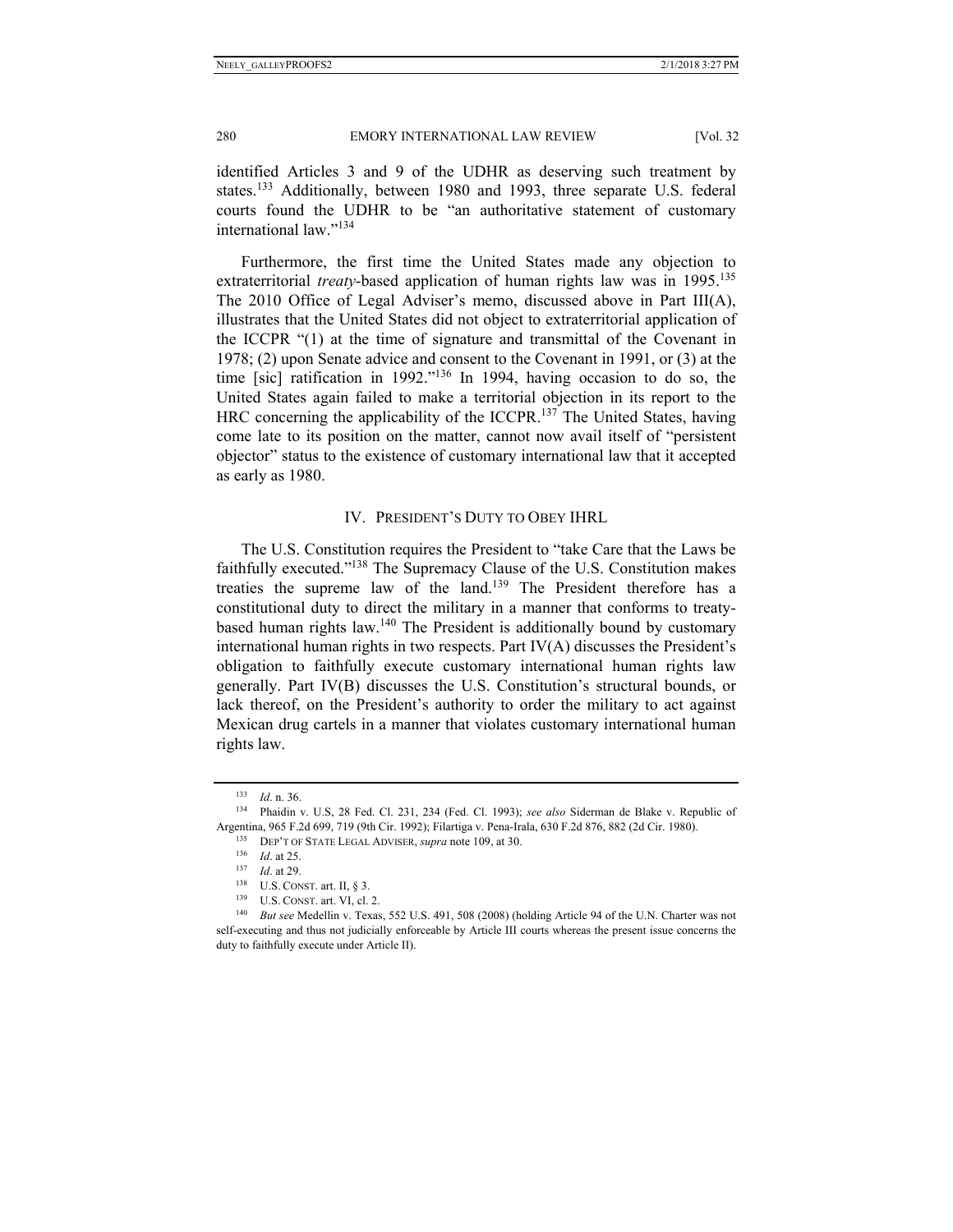#### *A. Duty to Faithfully Execute Customary International Human Rights Law*

Applications of the U.S. Constitution's Take Care Clause requirements to customary international human rights law are nuanced. The "law" the Take Care Clause charges the President with faithfully executing is left unqualified by the Clause's text. Elsewhere, however, the U.S. Constitution's text twice qualifies its use of the word "law." Article I recognizes both the "Law of the Nations" (customary international law) and "the Laws of the Union."<sup>141</sup> Thus, a plain reading of the U.S. Constitution requires the President to faithfully execute all law, including customary international law, because the Take Care Clause's textual use of "law" is left general, whereas elsewhere the constitutional text qualifies the general with the specific.

The Take Care Clause's drafting history supports this conclusion. An early draft of the Clause included a qualifier that care be taken only with respect to "national laws."<sup>142</sup> Subsequent draft language qualified the Take Care Clause as only applicable to "the laws of the United States."143 This qualifier was subsequently deleted and the final adopted version simply read "take Care that the Laws be faithfully executed."<sup>144</sup>

The courts have also concluded that customary international law is part of U.S. domestic law. In 1900, the U.S. Supreme Court held in *The Paquete Habana* that customary international law is U.S. law where "there is no treaty and no controlling executive or legislative act or judicial decision."<sup>145</sup> This holding confirms customary international law is part of U.S. federal common law but also suggests the President or Congress can violate it through some other exercise of power.<sup>146</sup> Customary international law as a part of U.S. domestic law is therefore a "gap" filler to be applied when no other controlling law exists.<sup>147</sup> It would appear, then, that customary international law is part of Article II's Take Care Clause but not part of Article VI's Supremacy Clause.<sup>148</sup>

<sup>&</sup>lt;sup>141</sup> U.S. CONST. art. I, § 8. 142 1 MAX FARRAND, THE RECORDS OF THE FEDERAL CONVENTION OF 1787, at 63 (Max Farrand ed., 1911).<br><sup>143</sup> 2 MAX FARRAND, THE RECORDS OF THE FEDERAL CONVENTION OF 1787, at 185 (Max Farrand ed.,

<sup>1911).&</sup>lt;br><sup>144</sup> *Id.* at 660.<br><sup>145</sup> The Paquete Habana, 175 U.S. 677, 700 (1900).<br><sup>146</sup> *See* Banco Nacional de Cuba v. Sabbatino, 376 U.S. 398, 423 (1964); Filartiga v. Pena-Irala, 630

F.2d 876, 880-81 (2d Cir. 1980) (explaining that customary international law is a surviving vestige of federal common law following Erie R.R. Co. v. Tompkins, 304 U.S. 64 (1938)).<br><sup>147</sup> RESTATEMENT (THIRD) OF FOREIGN RELATIONS LAW § 111 (AM. LAW INST. 1987).<br><sup>148</sup> U.S. CONST. art. VI, cl. 2.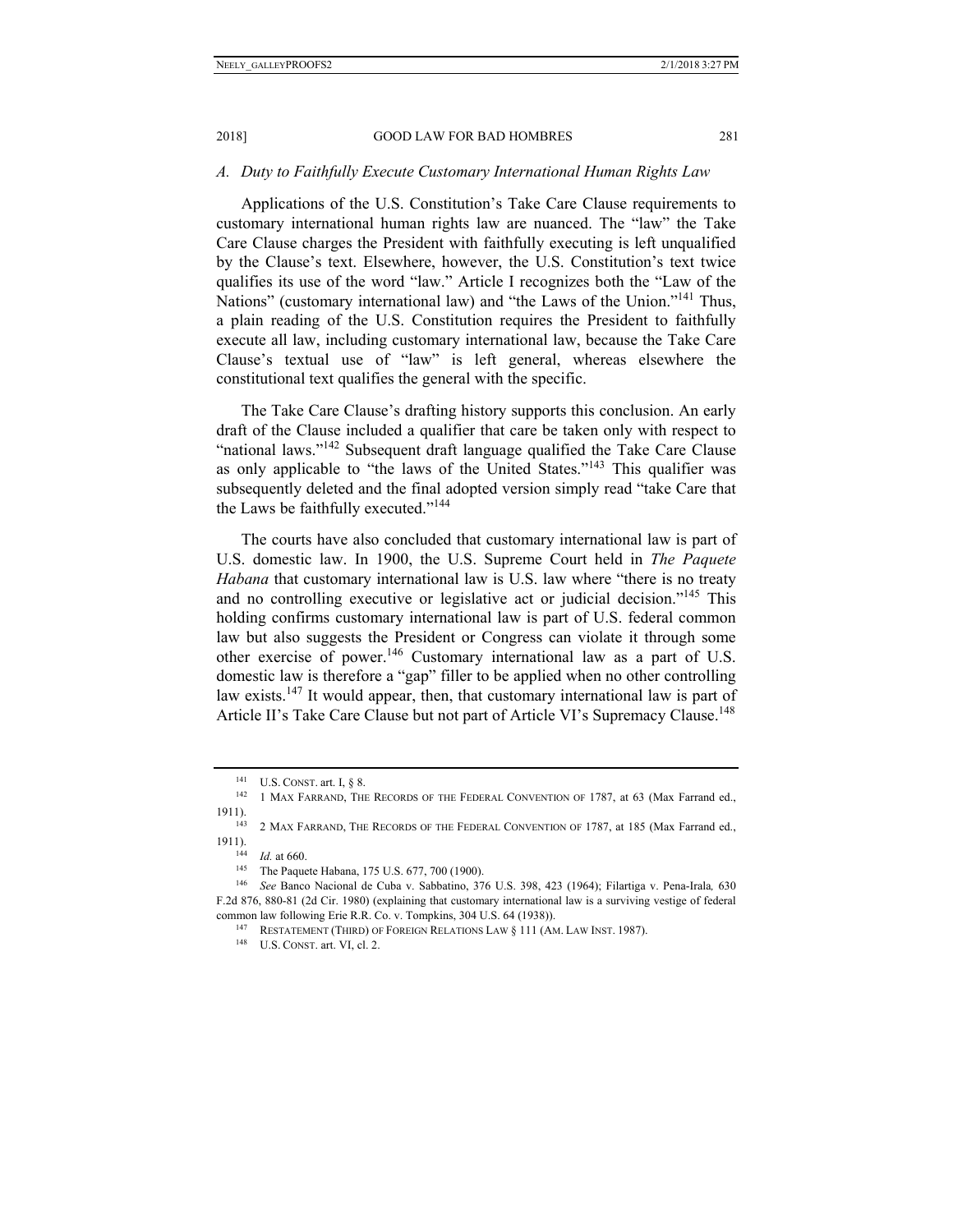It follows that the President, otherwise bound to faithfully execute customary international law by operation of the Supremacy Clause, must have a countervailing constitutional authority for taking executive action to displace customary international law. Three circuit courts have generally adopted this conclusion.149 The U.S. Supreme Court, in *Banco Nacional de Cuba v. Sabbatino*, suggested that the President's constitutional authority as chief executive of foreign affairs could supersede any duty to faithfully execute customary international law.<sup>150</sup> *Sabbatino* explains that the chief executive authority vests the President with a responsibility not only to simply interpret customary international law, but also to advocate for changes in customary international law when he believes it is necessary to do so.<sup>151</sup> The argument would follow that the advocacy role permits the President to take unilateral action (*i.e.,* without congressional approval) that violates customary international law as part of a bid to create or change customary international law to benefit the nation.

The argument is misapplied in this instance because the rights to life and to be free from prolonged arbitrary detention are each considered *jus cogens*. 152 The norms of *jus cogens* are "accepted and recognized by the international community as a norm from which no derogation is permitted."<sup>153</sup> Thus, the rights to life and to be free from arbitrary detention are not malleable customary international human rights laws. It is therefore beyond the President's unilateral authority, assuming *arguendo* it exists at all, to violate these norms under the pretense of shaping customary international law.

## *B. Constitutional Structural Limits on Presidential Power*

The U.S. Constitution places structural constraints on the exercise of presidential authority. In *Youngstown Sheet & Tube Co. v. Sawyer*, Justice Jackson issued an influential concurring opinion to assess presidential power through a tri-partite analysis, which divides presidential power into three categories based on what Congress has or has not done.<sup>154</sup> Category one includes presidential acts taken pursuant to an expressed or implied

<sup>149</sup> *See, e.g.*, Barrera-Echavarria v. Rison, 44 F.3d 1441, 1451 (9th Cir. 1995); Garcia-Mir v. Meese, 788

F.2d 1446, 1454–55 (11th Cir. 1986); Gisbert v. U.S. Att'y Gen., 988 F.2d 1437, 1448 (5th Cir. 1993).<br><sup>150</sup> Sabbatino, 376 U.S. at 432–33.<br><sup>151</sup> Id.<br><sup>152</sup> Jus cogens are principles that form the norms of international law RESTATEMENT (THIRD) OF FOREIGN RELATIONS LAW § 702 (AM. LAW INST. 1987).<br><sup>153</sup> Jus Cogens, BLACK'S LAW DICTIONARY (10th ed. 2014).<br><sup>154</sup> Youngstown Sheet & Tube Co. v. Sawyer, 343 U.S. 579, 634 (1952) (Jackson, J., concurr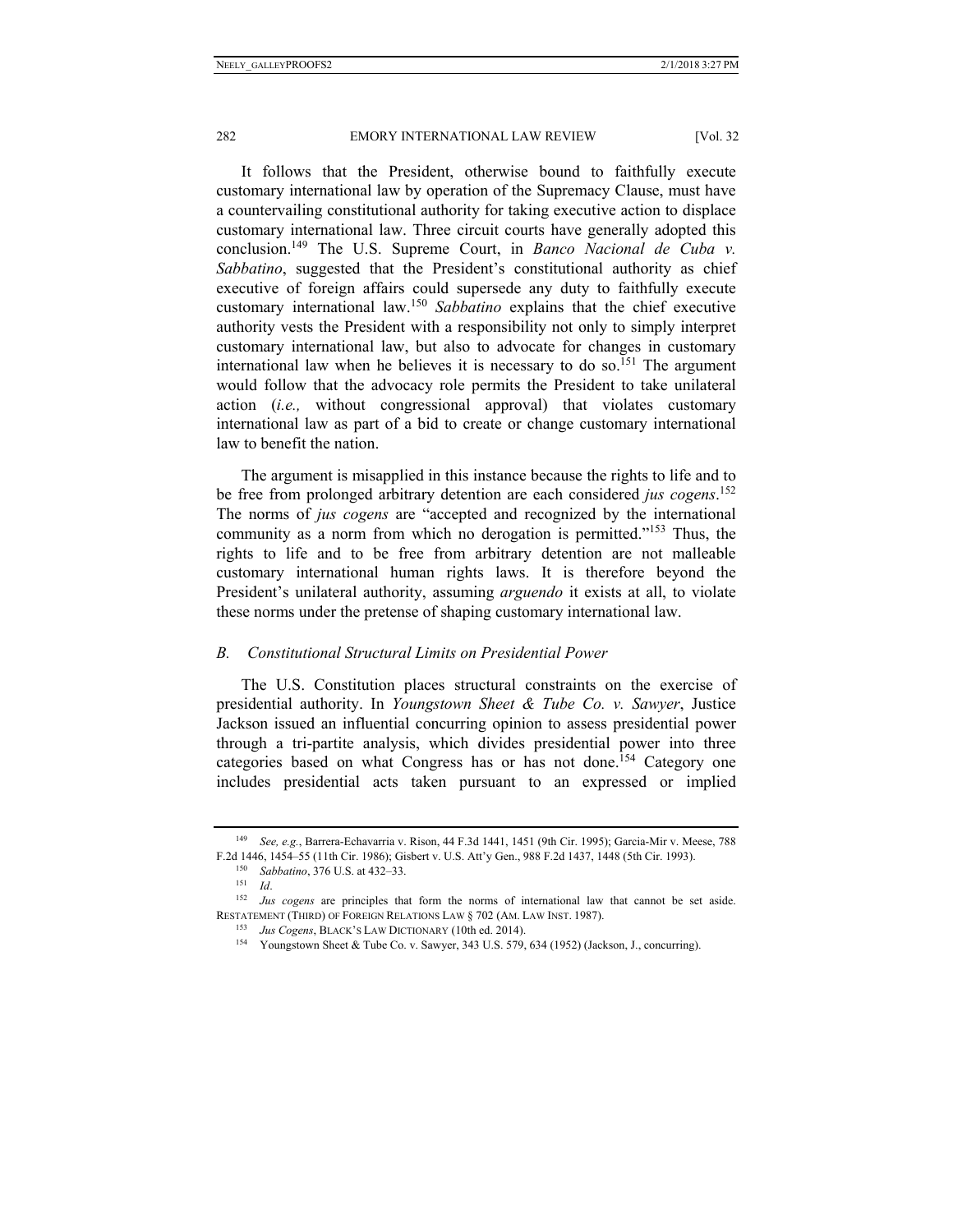authorization of Congress. When acting in this category, the President has maximum authority.<sup>155</sup> Category two presidential actions are done in the absence Congress's approval or denial. This is a "gray" area of presidential authority.156 Category three are presidential actions incompatible with the expressed or implied will of Congress.<sup>157</sup> This is the lowest presidential authority and, to be constitutional, it must be only "his own constitutional powers minus any specific constitutional powers of Congress over the matter."<sup>158</sup>

While it is true that "the source of the President's power to act in foreign affairs does not enjoy any textual detail, the historical gloss on the 'executive Power' vested in Article II of the Constitution has recognized the President's 'vast *share* of responsibility for the conduct of our foreign relations.'"159 Nonetheless, unilaterally ordering the U.S. military to Mexico to address the drug cartels would encroach upon the exclusive Article I congressional authority to regulate foreign commerce,<sup>160</sup> as well as the following shared constitutional powers: the war powers;<sup>161</sup> the power to send ambassadors;<sup>162</sup> and the treaty-making power.<sup>163</sup> Therefore, without congressional acquiescence, the President cannot send the military to Mexico without violating customary international human rights law.<sup>164</sup>

In foremost support of this conclusion is Congress's expansive authority to regulate foreign commerce.<sup>165</sup> The Eleventh Circuit found this authority includes "at least the power to regulate the . . . 'instrumentalities' of commerce between the United States and other countries."166 The President's use of the military as the instrument to stop the Mexican drug trade from crossing the U.S. border would encroach on Congress's exclusive and expansive commerce

<sup>155</sup> *Id.* at 635–37.<br>
156 *Id.* at 637.<br>
157 *Id.* at 637–38.<br>
158 *Id.* at 637.<br>
159 American Ins. Ass'n v. Garamendi, 539 U.S. 396, 414 (2003) (quoting Youngstown Sheet & Tube Co. v. Sawyer, 343 U.S. 579, 610-11(1952) (Frankfurter, J., concurring)) (emphasis added).<br><sup>160</sup> *Youngstown*, 343 U.S. at 587.<br><sup>161</sup> U.S. CONST. art. I, § 8, cl. 11–13 (granting Congress the power to declare war and "make

concerning Captures," "to raise . . . Armies," and to "maintain a Navy . . . ."); U.S. CONST. art. II, § 2 (naming the President the Commander-in-Chief of the armed forces).<br><sup>162</sup> U.S. CONST. art. II, § 2, cl. 2 (granting the President the power to appoint Ambassadors with the

<sup>%</sup> advice and consent of the Senate).<br>
<sup>163</sup> *Id.* (granting the President the power to make treaties with the advice and consent of the Senate).<br>
<sup>164</sup> *See* Dames & Moore v. Regan, 453 U.S. 654, 668 (1981).<br>
<sup>165</sup> U.S. C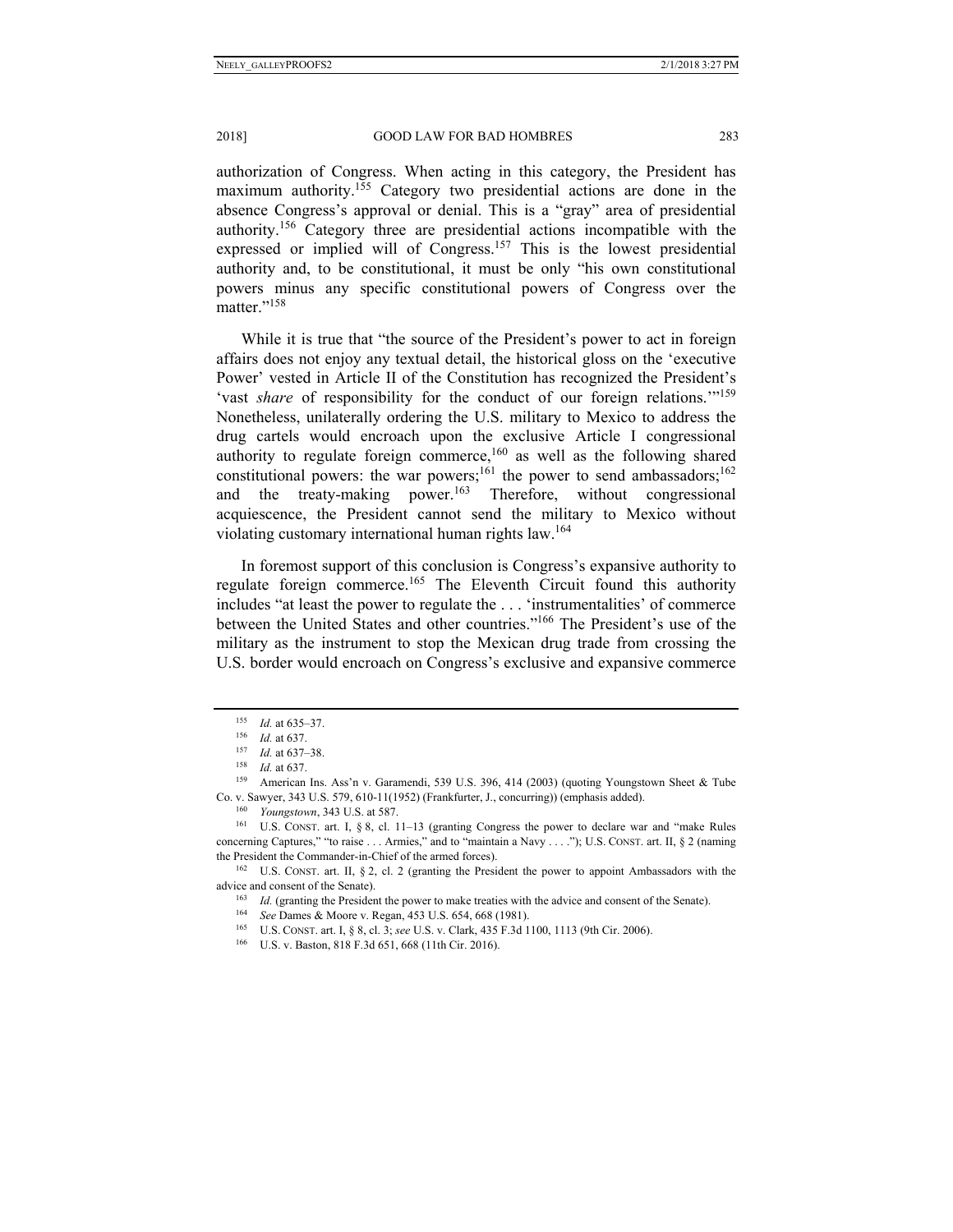clause power. If done through unilateral presidential action, it would be an unconstitutional exercise of power.

Consider also the "war powers." Article II, § 2 makes the President Commander-in-Chief of the Armed Forces. Article I, § 8, Clause 11 of the U.S. Constitution gives Congress the power to "declare War" and "make Rules concerning Captures on Land and Water."167 This clause vests Congress with the authority to initiate armed conflict and to define what property may be subsequently taken by the military.<sup>168</sup> It operates as a direct congressional limit on the "Commander-in-Chief" authority.<sup>169</sup> Congress enacted the War Powers Act over presidential veto to clarify how these shared authorities over the military should operate.<sup>170</sup> The Act requires the President to report to Congress any introduction of U.S. armed forces, *inter alia*, anytime he introduces substantially large numbers of the Armed Forces into a foreign country, if those armed forces are "equipped for combat."171 The scope, scale, and violent nature of the drug cartels' operations—and President Trump's rhetoric—signal that this requirement would also be satisfied. The Act further requires, without regard to the quantity of troops introduced, reporting to Congress in any case where armed forces are introduced "into situations where imminent involvement in hostilities is clearly indicated by the circumstances."172 This provision would be triggered if the President introduced armed drones into Mexico because the armament carried by such drones would be prima facie evidence of their imminent involvement in hostilities. After receiving a report from the President, Congress may exercise a supervisory function over that deployment and, by a concurrent resolution, order the removal of those armed forces.173 There is some, albeit limited, "historical gloss" suggesting the War Powers Act requires congressional oversight of presidential orders deploying the military to a foreign state for the purpose of restoring law and order. On "February 25, 2000, President Clinton reported to Congress 'consistent with the War Powers Resolution' that he had authorized the participation of a small number of U.S. military personnel" to assist in maintaining "law and order" in East Timor.<sup>174</sup> On March 2, 2001, President George W. Bush continued the

<sup>167</sup> U.S. CONST. art. I, § 8, cl. 11.<br>
<sup>168</sup> Ingrid Wuerth, *The Captures Clause*, 76 U. CHI. L. REV. 1683, 1740 (2009).<br> *Id.* at 1743.<br>
<sup>170</sup> 50 U.S.C.S. § 1541 (1973).<br>
<sup>171</sup> 50 U.S.C.S. § 1543 (1973).<br>
<sup>172</sup> *Id.*<br>
173

<sup>173 50</sup> U.S.C.S. § 1544 (1973).<br><sup>174</sup> BARBARA SALAZAR TORREON, CONG. RESEARCH. SERV., R42738, INSTANCES OF USE OF UNITED STATES ARMED FORCES ABROAD, 1798-2016 (2016).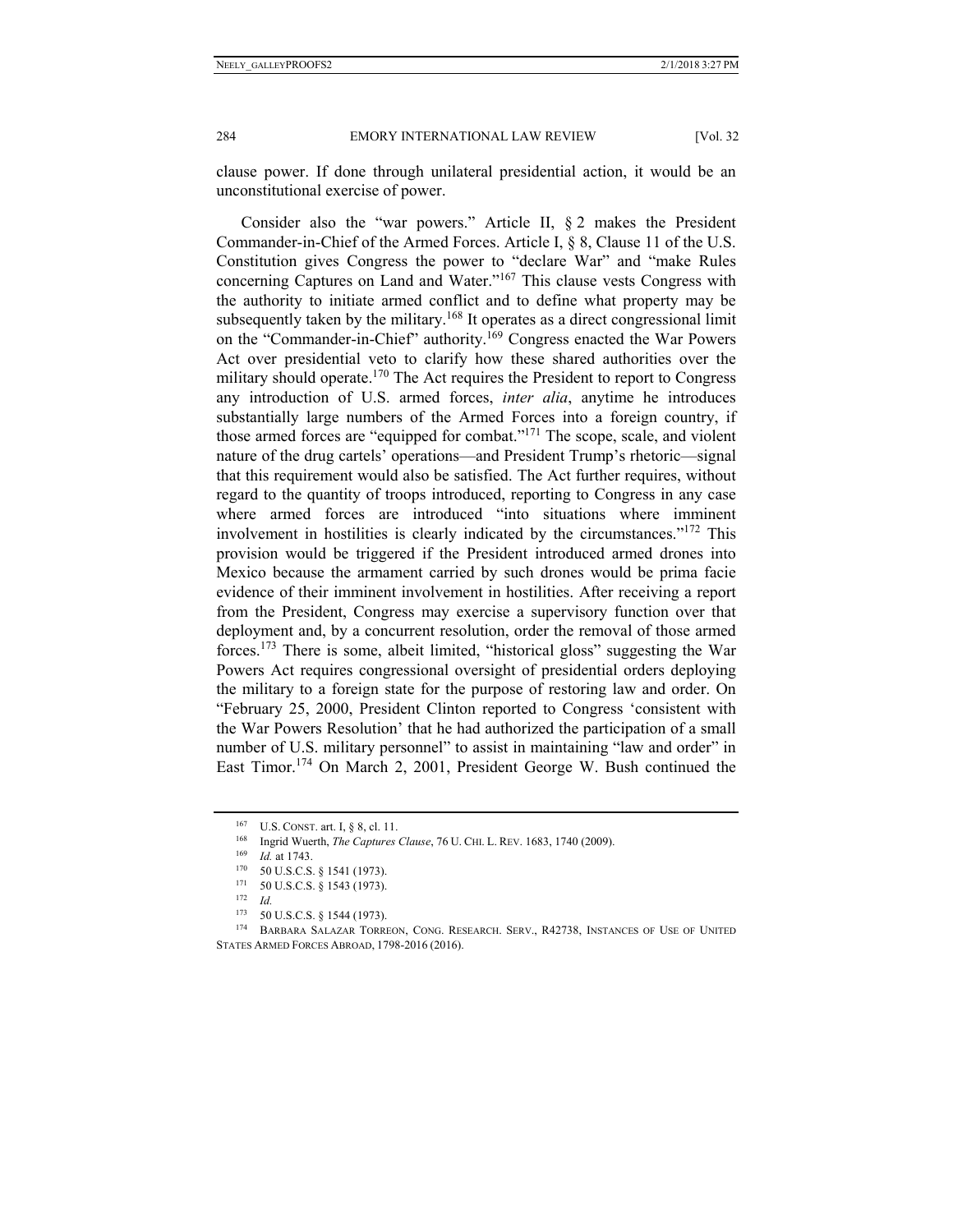precedent and reported to Congress his continued commitment of U.S. military to support law and order in East Timor.<sup>175</sup>

Next, consider the shared power over appointing and sending ambassadors.<sup>176</sup> The U.S. Constitution requires the Senate to provide its advice and consent for the appointment of ambassadors.<sup>177</sup> Ambassadors are the head of a diplomatic mission to another state.<sup>178</sup> A diplomatic mission is understood to be, *inter alia*, the representation of the sending state's interests and the promotion of friendly relations between the receiving state and the sending state.<sup>179</sup> Therefore, the Senate has a shared power with the President over the way the United States conducts relations with Mexico, which would necessarily include whether the United States violates the human rights of Mexicans.

Finally, Congress has not been silent in its views concerning the U.S. military's observance of human rights; therefore, the prospect of presidential action to send the military unconstrained by customary international human rights law to Mexico would be a *Youngstown* category three exercise of power. In Congress's declaration of policy concerning the use of the U.S. military in foreign assistance, codified in 22 U.S.C.S. §§ 2301–2305, Congress stated that the use of the military will be congruent with the United States' "principal goal . . . to promote the increased observance of internationally recognized human rights  $\dots$  ."<sup>180</sup> Congress has further stated: "It is the policy of the United States" . . . to affirm fundamental freedoms and internationally recognized human rights in foreign countries, as reflected in the [UDHR] and the [ICCPR], and to condemn offenses against those freedoms and rights as a fundamental component of United States foreign policy . . . . "<sup>181</sup> It is, accordingly, inescapable that Congress has articulated a position incompatible with ordering the U.S. military to Mexico without the constraints of customary international human rights law. Under Justice Jackson's oft-cited *Youngstown* analysis, any executive action doing so would be unconstitutional.

<sup>175</sup> *Id.*

<sup>176</sup> U.S. CONST. art. II, § 2.<br>177 U.S. CONST. art. II, § 2, cl. 2.<br>178 Vienna Convention on Diplomatic Relations, arts. 1, 3, 14, Apr. 18, 1961, 23 U.S.T. 3227, 500

U.N.T.S. 95 (entered into force Dec. 13, 1972). 179 *Diplomatic Mission*, BLACK'S LAW DICTIONARY (10th ed. 2014). 180 22 U.S.C.S. § 2304 (1961). 181 22 U.S.C.S. § 8202 (2007).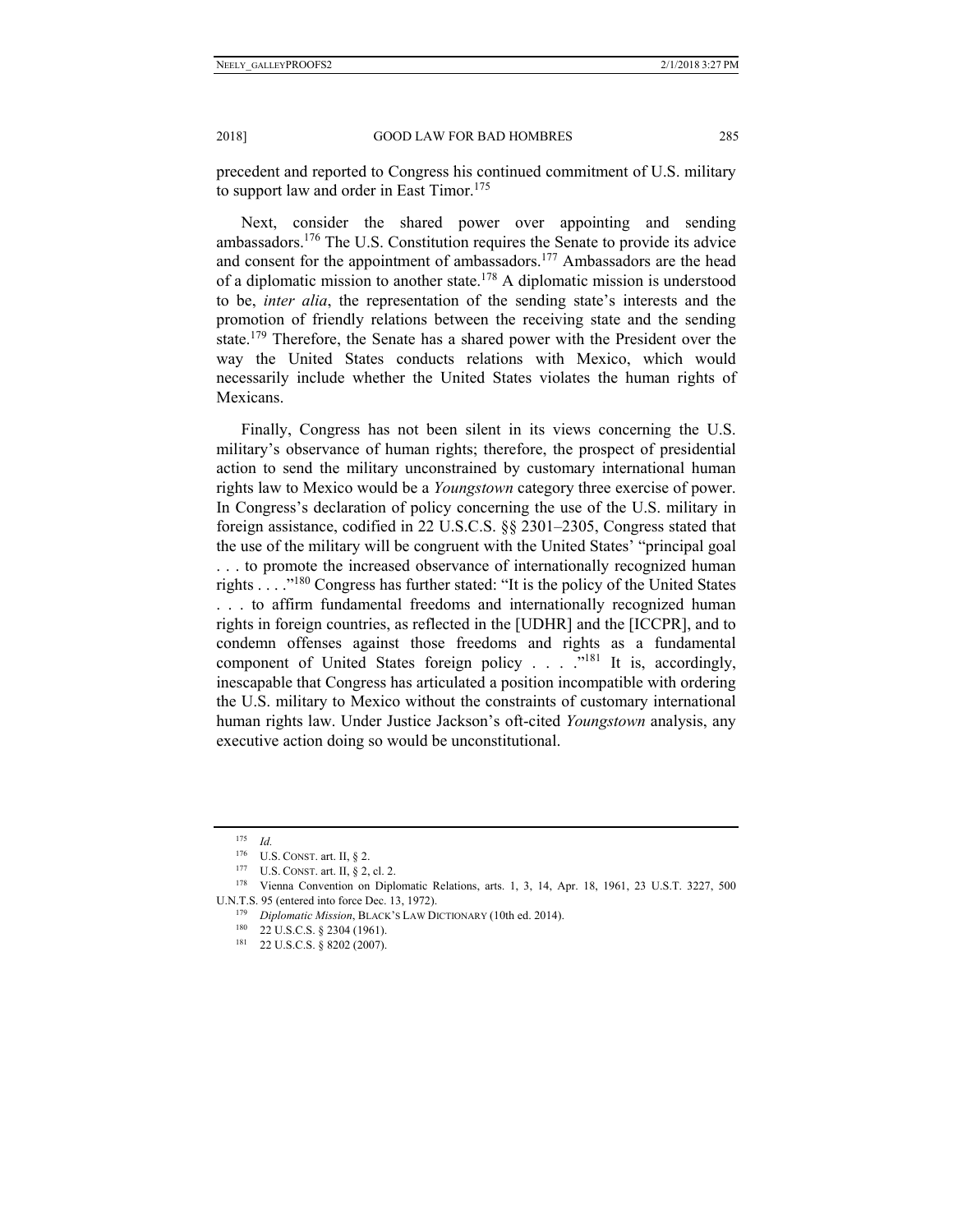#### **CONCLUSION**

President Trump has suggested both that the U.S. military should go fight Mexican drug cartels and that, but for controlling legal authorities, the U.S. military should in some circumstances kill civilians.<sup>182</sup> The latter suggestion seems to lament the existence of IHL protections against military abuses. The situation in Mexico is not, however, an armed conflict. The drug cartels' use of violence is for business purposes, designed to create chaos ripe for a criminal enterprise's exploitation. There is no indication that the drug cartels seek to govern or control territory beyond what is necessary for their criminal purposes. Applying these facts to an analysis of the ICRC's commentary and to the requirements of AP II—in addition to comparing them to the ICTY's jurisprudence—results in a conclusion that the drug cartels' violence does not trigger CA 3's application of IHL.

Perhaps, then, the President might be emboldened by the inapplicability of IHL to the drug cartel violence as he endeavors to confront them. Yet, as the commentary to AP II cautions, "this does not mean that there is no international legal protection applicable to such situations, as they are covered by universal and regional human rights instruments."183 The ICCPR is one such instrument whose protections are rightly considered to apply to Mexicans against U.S. military actions. Even if the President rejects, as previous administrations have, the extraterritorial reach of the ICCPR, customary international law exists separately from treaty-based law and is also controlling. Thus, IHRL, whether operating through the ICCPR, the American Convention, customary international human rights law, or all three, binds the U.S. military's actions while operating inside of Mexico.

The President, and by extension the U.S. military, is obligated to adhere to these international legal authorities under U.S. domestic law. The President has a constitutional duty to faithfully execute the ICCPR. His obligation to faithfully execute the law also extends to customary international human rights law because, in this instance, there is no offsetting of constitutional authority relieving him of this duty. Unless Congress decides otherwise, the "bad hombres" of the Mexican drug cartels are entitled to certain legal human rights protections from the U.S. military. The President should welcome, rather than bemoan, this conclusion as a demonstration of fidelity to our nation's founding

<sup>182</sup> LoBianco, *supra* note 4; Wong, *supra* note 6. 183 Sandoz, *supra* note 53, at 1356.